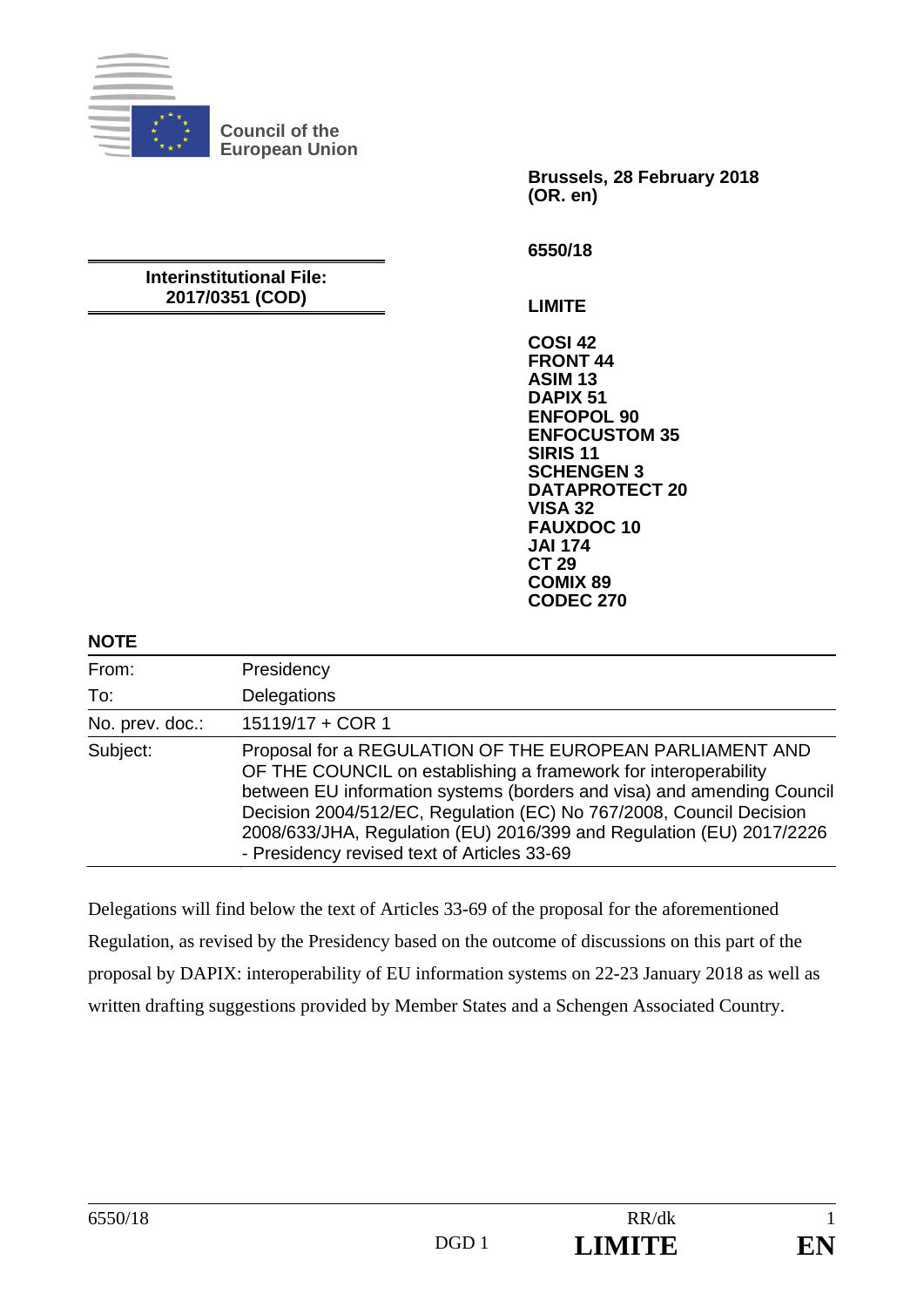Changes to the Commission proposal are marked in *bold italics* and strikethrough.

Delegations are invited to note that the corresponding recitals will be adjusted at a later stage.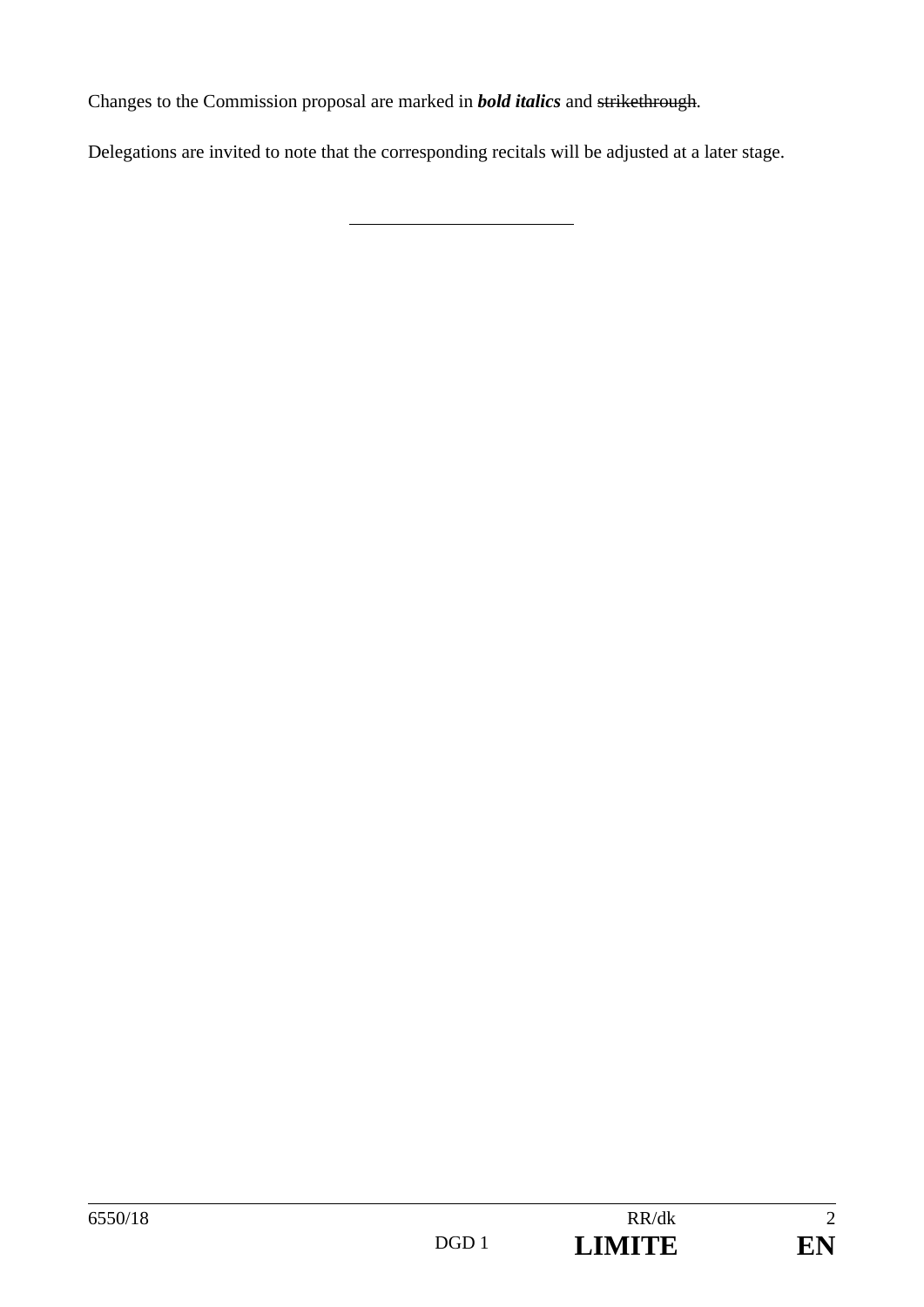## **ANNEX**

2017/0351 (COD)

#### Proposal for a

#### **REGULATION OF THE EUROPEAN PARLIAMENT AND OF THE COUNCIL**

**on establishing a framework for interoperability between EU information systems (borders and visa) and amending Council Decision 2004/512/EC, Regulation (EC) No 767/2008, Council Decision 2008/633/JHA, Regulation (EU) 2016/399 and Regulation (EU) 2017/2226<sup>1</sup>**

(…)

#### *Article 33 White link*

- 1. A link between data from two or more information systems shall be classified as white in any of the following cases:
	- (a) the linked data shares the same biometric and the same or similar identity data;
	- (b) the linked data shares the same or similar identity data and at least one of the information systems does not have biometric data on the person;
	- (c) the linked data shares the same biometric but different identity data and the authority responsible for the verification of different identities concluded it refers to the same person legally having different identity data.
- 2. Where the CIR or the SIS are queried and where a white link exists between one or more of the information systems constituting the CIR or with the SIS, the multiple-identity detector **MID** shall indicate that the identity data of the linked data correspond to the same person. The queried information systems shall reply indicating, where relevant, all the linked data on the person, hence triggering a hit<sup>2</sup> against the data that is subject to the white link, if the authority launching the query has access to the linked data under Union or national law.

 **1** General scrutiny reservations by: **CY, CZ, DE, EE, ES, FI, FR, IT, LT, LV, MT, NL, PL, PT, SE, SK, SI, UK, CH** 

**NL, PL** parliamentary reservations.

**<sup>2</sup>** *The use of the term "hit(s)" here and elsewhere in the text is to be aligned with the corresponding definition in Article 4.*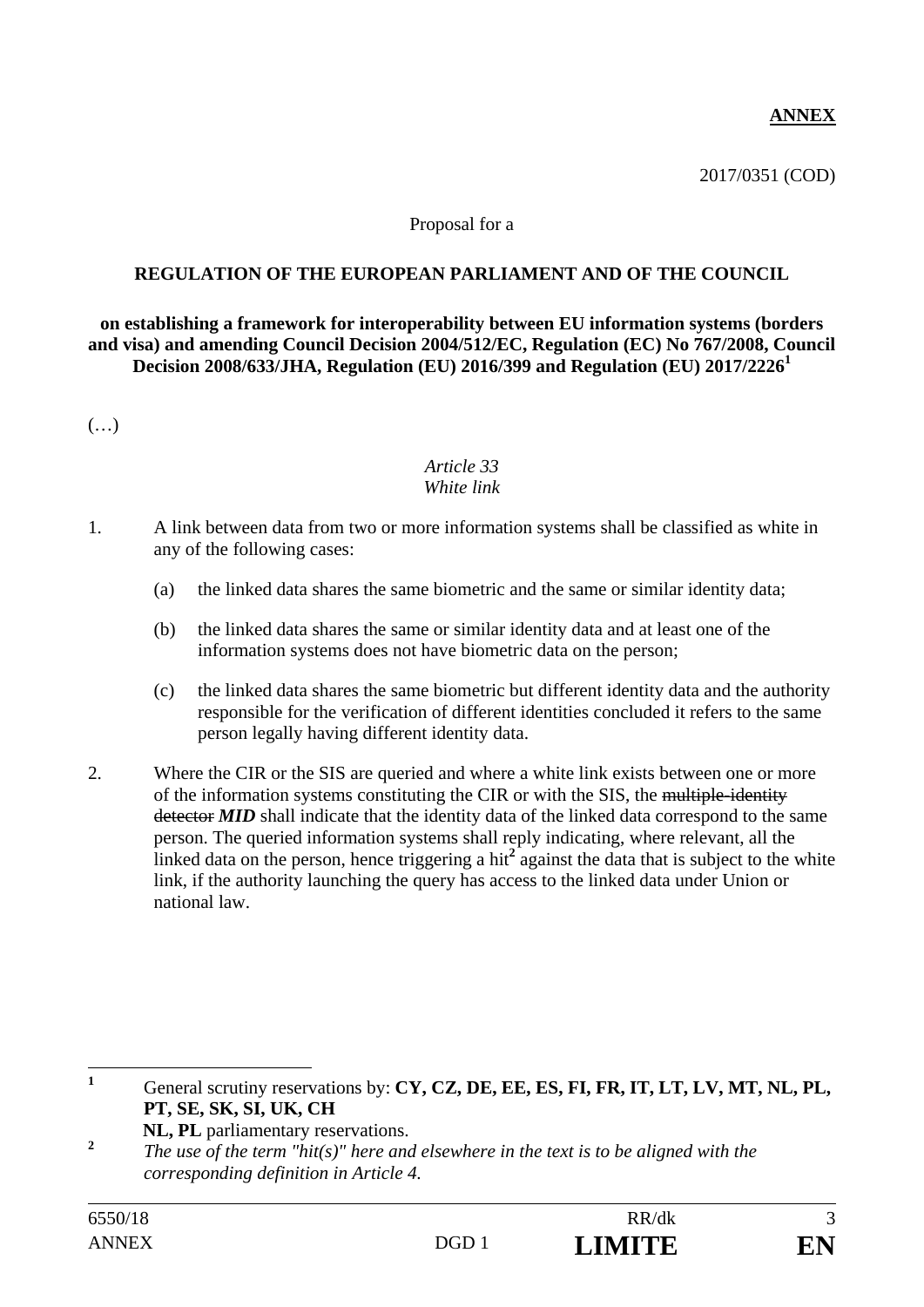- 3. Where a white link is created between data from the EES, the VIS, [the ETIAS], Eurodac or [the ECRIS-TCN system], the individual file stored in the CIR shall be updated in accordance with Article 19(1)*(2)*.
- 4. Without prejudice to the provisions related to the handling of alerts in the SIS referred to in the [Regulations on SIS in the field of border checks, on SIS in the field of law enforcement and on SIS in the field of illegal return], wWhere a white link is created following a manual verification of multiple identities *between data from the EES, the VIS, the ETIAS or Eurodac*, the authority responsible for *the* verification of different identities shall inform the person of the presence of discrepancies between his or her personal data between systems and shall provide a reference to the authorities responsible for the data linked.
- *5. If a Member State authority has evidence to suggest that a white link recorded in the MID is factually incorrect or that data were processed in the MID, the CIR or the SIS in breach of this Regulation, it shall check the relevant data stored in the CIR and SIS and shall, if necessary, rectify the link in the MID without delay. That Member State authority shall inform the Member State responsible for the manual verification without delay.***<sup>3</sup>**

## *Article 34 Identity confirmation file*

The identity confirmation file shall contain the following data:

- (a) the links, including their description in form of colours, as referred to in Articles 30 to 33;
- (b) a reference to the information systems whose data is linked;
- (c) a single identification number allowing to retrieve the data from the information systems of corresponding linked files *in accordance with respective access rights under Union and national law*;
- (d) where relevant, the authority responsible for the verification of different identities.

 **3** The Presidency proposes that following recital be added to explain this provision: *"Access to the MID by Member State authorities and EU bodies is not foreseen where a white link exists between data from two or more information systems. However, this will not affect the users' access rights. Where it becomes evident when accessing data from two or more information systems that a white link was wrongly created, that Member State authority or EU body should be able to correct the situation and replace the link."*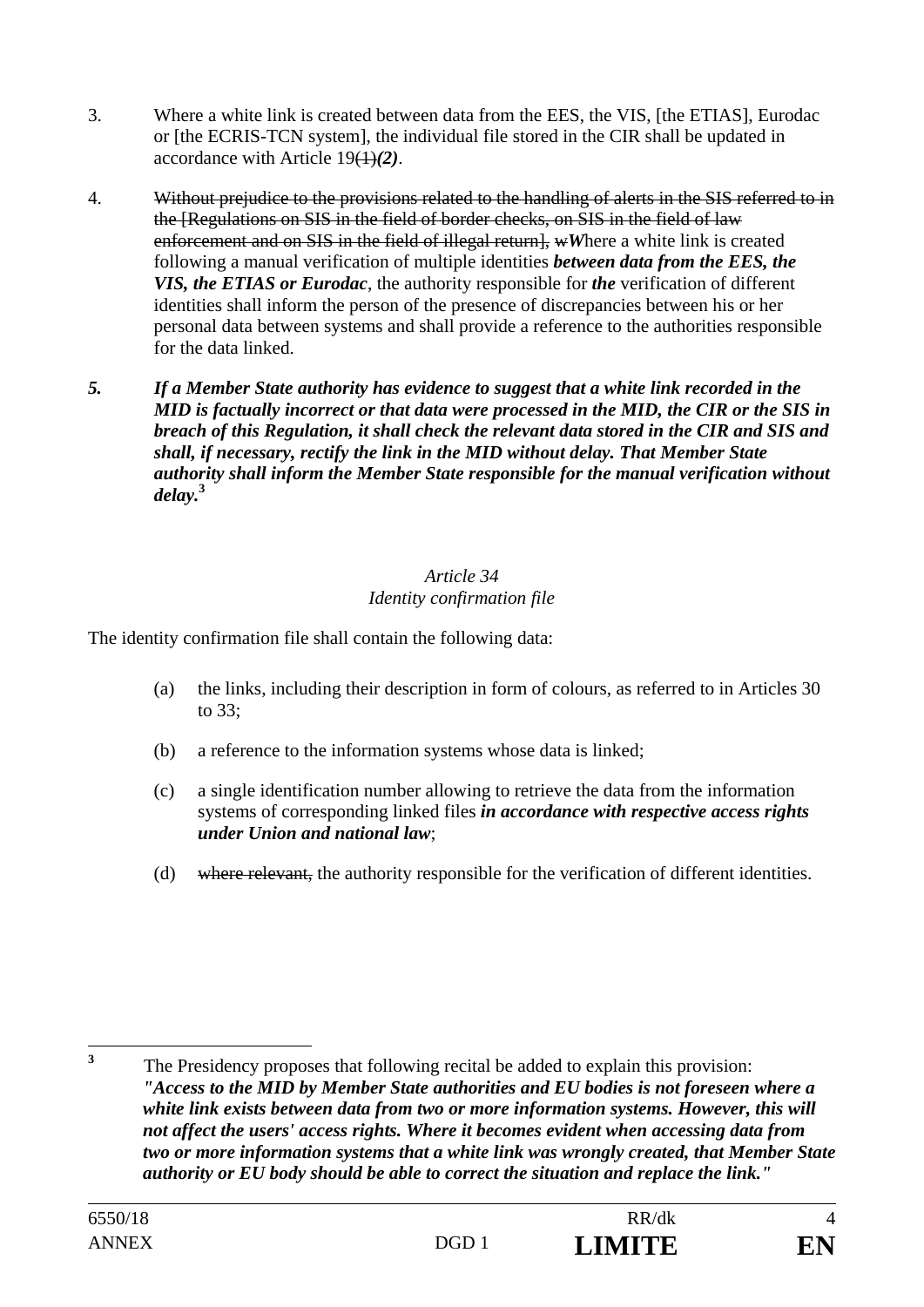#### *Article 35 Data retention in the multiple-identity detector*

- *1.* The identity confirmation files and its *their* data, including the links, shall be stored in the multiple-identity detector (MID) only for as long as the linked data is stored in two or more EU information systems.
- *2. Where a red link is created between data in the CIR, the identity confirmation files and their data, including the red link, shall be stored in the MID for as long as the corresponding data is stored in at least one of the EU information systems from which the linked data originates.*

# *Article 36*

## *Keeping of logs*

- 1. eu-LISA shall keep logs of all data processing operations within the MID. Those logs shall include, in particular, the following:
	- (a) the purpose of access of the user and his or her access rights;
	- (b) the date and time of the query;
	- (c) the type of data used to launch the query or queries;
	- (d) the reference to the data linked;
	- (e) the history of the identity confirmation file;
	- (f) the identifying mark of the person who carried out the query *name of the authority querying the MID*.
- 2. Each Member State shall keep logs of the staff duly authorised to use the MID.
- 3. The logs may be used only for data protection monitoring, including checking the admissibility of a request and the lawfulness of data processing, and for ensuring data security pursuant to Article 42.

 The logs shall be protected by appropriate measures against unauthorised access *and modification.* and

*They shall be* erased *in an automated manner* one year after their creation, unless they are required for monitoring procedures that have already begun. The logs related to the history of the identity confirmation file shall be erased once the data in the identity confirmation file is erased.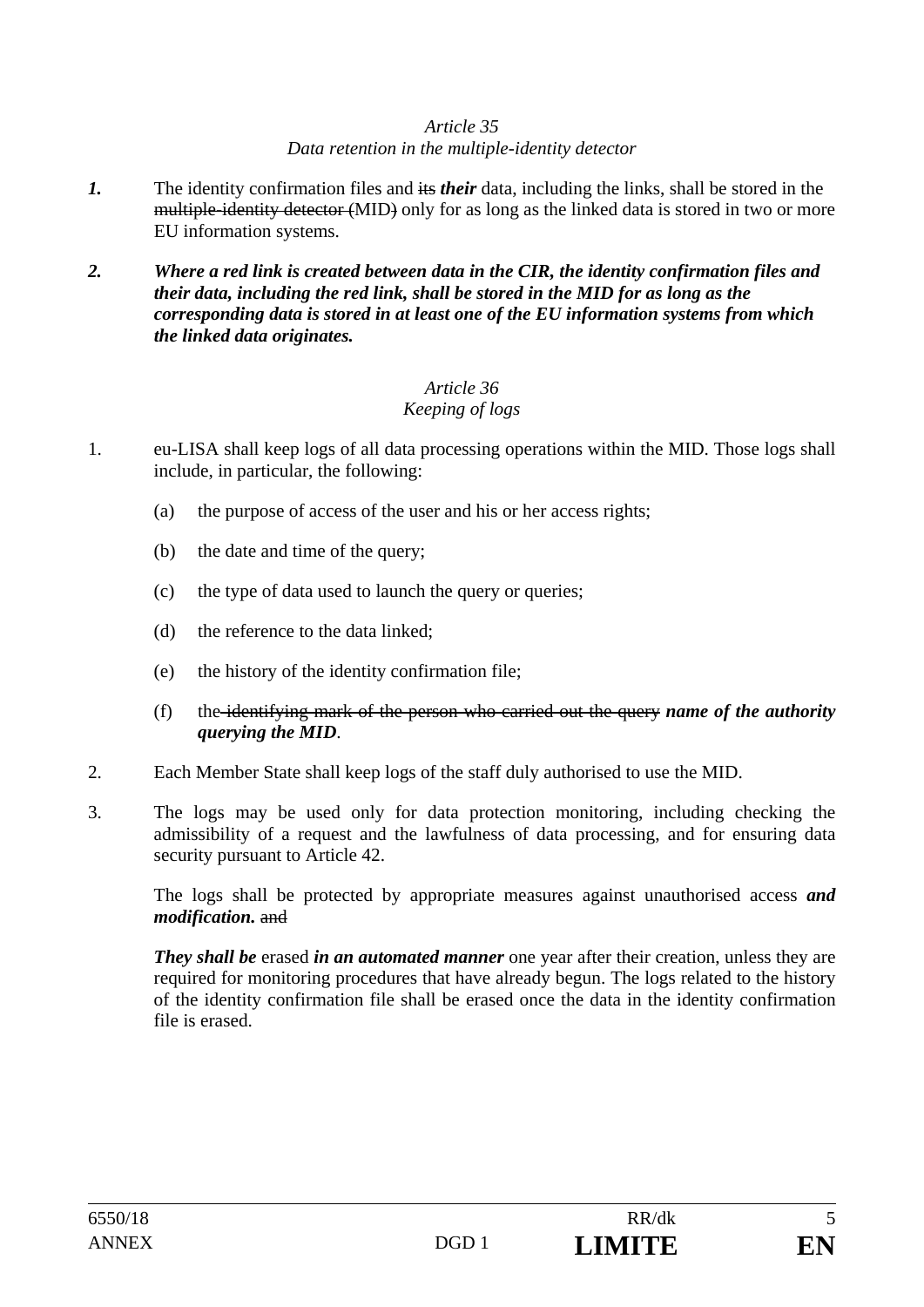## **CHAPTER VI Measures supporting interoperability**

## *Article 37*

#### *Data quality*

- 1. *Without prejudice to Member States' responsibilities with regard to the quality of data entered into the systems,* eu-LISA shall establish automated data quality control mechanisms and procedures on the data stored in the EES, *the VIS,* the [ETIAS], the VIS, the SIS, the shared biometric matching service (shared BMS), *and* the common identity repository (CIR) and the multiple-identity detector (MID).
- 2. eu-LISA shall establish *implement* common data quality indicators and the minimum quality standards to store data in the EES, *the VIS,* the [ETIAS], the VIS, the SIS, the shared BMS, *and* the CIR and the MID.
- 3. eu-LISA shall provide regular reports on the automated data quality control mechanisms and procedures and the common data quality indicators to the Member States. eu-LISA shall also provide a regular report to the Commission covering the issues encountered and the Member States concerned.
- 4. The details of the automated data quality control mechanisms and procedures and the common data quality indicators and the minimum quality standards to store data in the EES, *the VIS,* the [ETIAS], the VIS, the SIS, the shared BMS, *and* the CIR and the MID, in particular regarding biometric data, shall be laid down in implementing acts. Those implementing acts shall be adopted in accordance with the examination procedure referred to in Article 64(2).
- 5. One year after the establishment of the automated data quality control mechanisms and procedures and common data quality indicators and every year thereafter, the Commission shall evaluate Member State implementation of data quality and shall make any necessary recommendations. The Member States shall provide the Commission with an action plan to remedy any deficiencies identified in the evaluation report and shall *regularly* report on any progress against this action plan until it is fully implemented.

 The Commission shall transmit the evaluation report to the European Parliament, to the Council, to the European Data Protection Supervisor and to the European Union Agency for Fundamental Rights established by Council Regulation (EC) No 168/2007.**<sup>4</sup>**

 **4** Council Regulation (EC) No 168/2007 of 15 February 2007 establishing a European Union Agency for Fundamental Rights (OJ L 53, 22.2.2007, p. 1).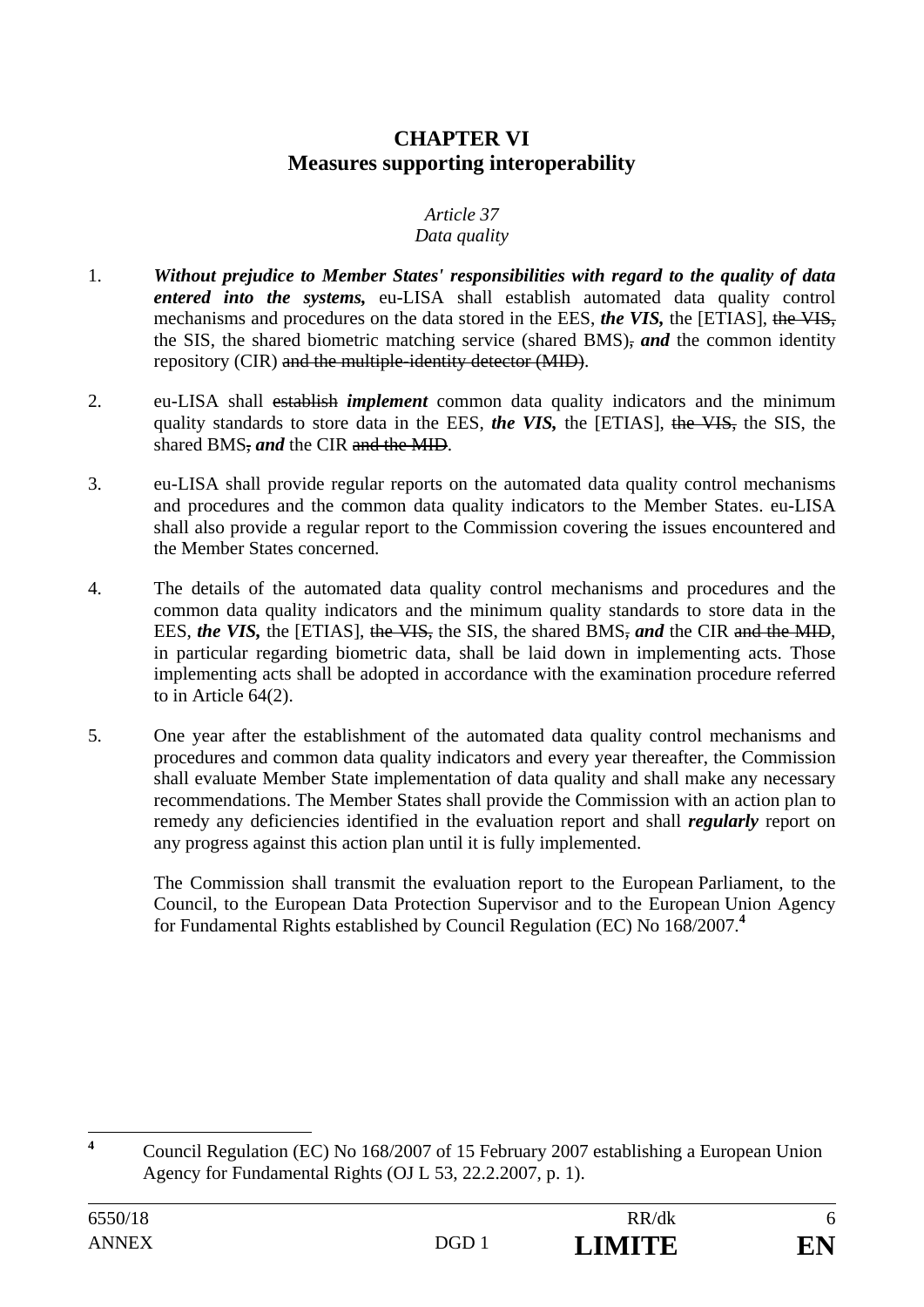#### *Article 38 Universal Message Format*

- 1. The Universal Message Format (UMF) standard is hereby established. The UMF defines standards for certain content elements of cross-border information exchange between information systems, authorities and/or organisations in the field of Justice and Home affairs*.*
- 2. The UMF standard shall be used in the development of the EES, the  $[ETIAS]$ ,  $\frac{1}{2}$ , the European search portal, the CIR, the MID and, if appropriate, in the development by eu-LISA or any other EU body of new information exchange models and information systems in the area of Justice and Home Affairs.
- 3. The implementation of the UMF standard may be considered in the VIS, the SIS and in any existing or new cross-border information exchange models and information systems in the area of Justice and Home Affairs, developed by Member States or associated countries.
- 4. The Commission shall adopt an implementing act to lay down and develop the UMF standard referred to in paragraph 1. Those implementing acts shall be adopted in accordance with the examination procedure referred to in Article 64(2).

### *Article 39 Central repository for reporting and statistics*

- 1. A central repository for reporting and statistics (CRRS) is established for the purposes of supporting the objectives of the EES, the VIS, [the ETIAS] and the SIS and to generate*, in accordance with the respective legal instruments,* cross-system statistical data and analytical reporting for policy, operational and data quality purposes.
- 2. eu-LISA shall establish, implement and host the CRRS in its technical sites containing the data referred to in [Article 63 of the EES Regulation], Article 17 of Regulation (EC) No 767/2008, [Article 73 of the ETIAS Regulation] and [Article 54 of the Regulation on SIS in the field of border checks], logically separated. The data contained in the CRRS shall not enable the identification of individuals. Access to the repository *CRRS* shall be granted by means of secured access through the Trans- European Services for Telematics between Administrations (TESTA) network service with control of access and specific user profiles, solely for the purpose of reporting and statistics, to the authorities referred to in [Article 63 of the EES Regulation], Article 17 of Regulation (EC) No 767/2008, [Article 73 of the ETIAS Regulation] and [Article 54 of the Regulation on SIS in the field of border checks],.
- 3. eu-LISA shall render the data anonymous and shall record such anonymous data in the CRRS. The process for rendering the data anonymous shall be automated.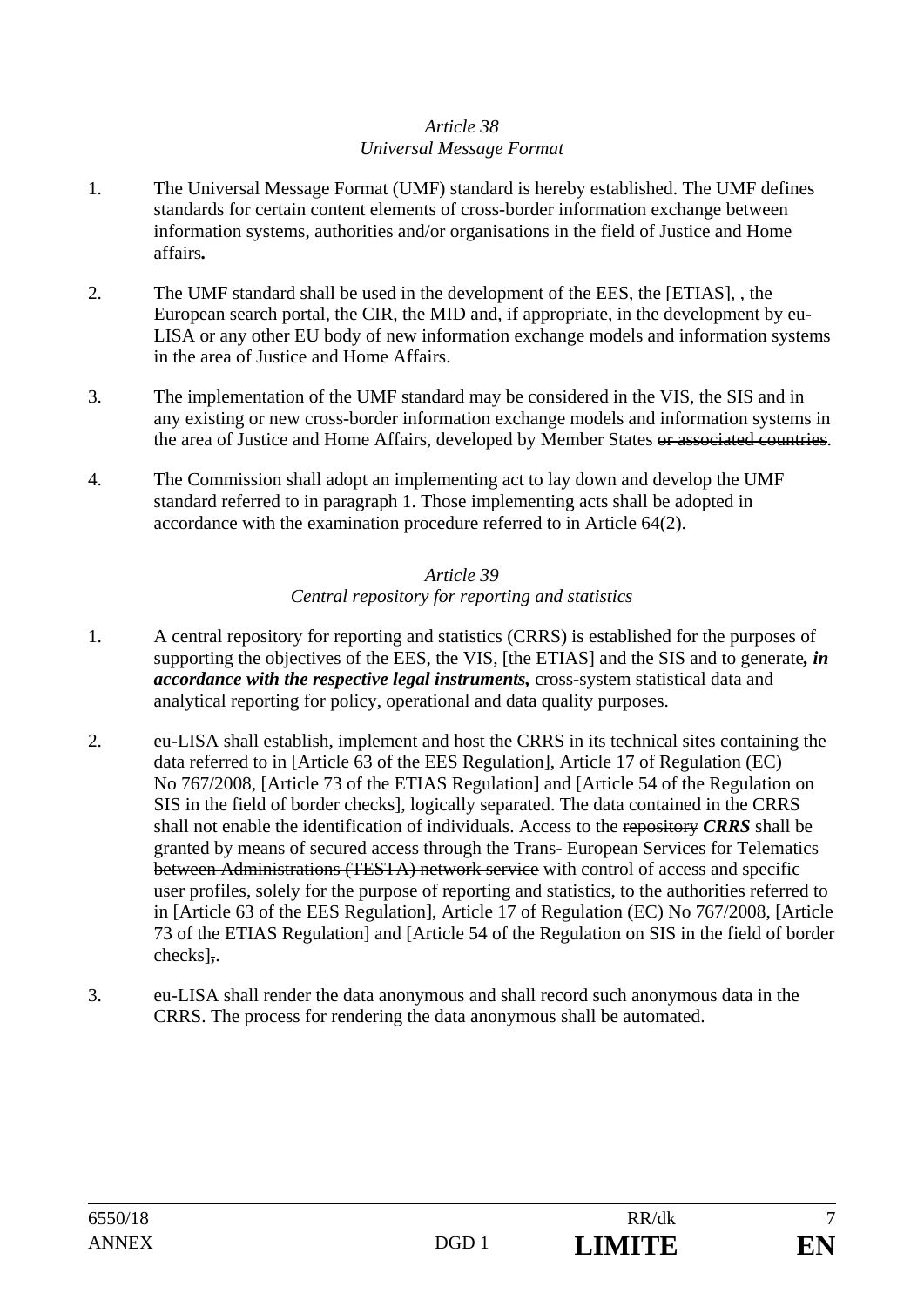4. The CRRS shall be composed of:

### *(-a) the tools necessary for anonymising data;*

- (a) a central infrastructure, consisting of a data repository enabling the rendering of anonymous data;
- (b) a secure communication infrastructure to connect the CRRS to the EES, *the VIS,* [the ETIAS], the VIS and the SIS, as well as the central infrastructures of the shared BMS, the CIR and the MID.
- 5. The Commission shall lay down detailed rules on the operation of the CRRS, including specific safeguards for processing of personal data referred to under paragraph*s* 2 and 3 and security rules applicable to the repository by means of implementing acts. Those implementing acts shall be adopted in accordance with the examination procedure referred to in Article 64(2).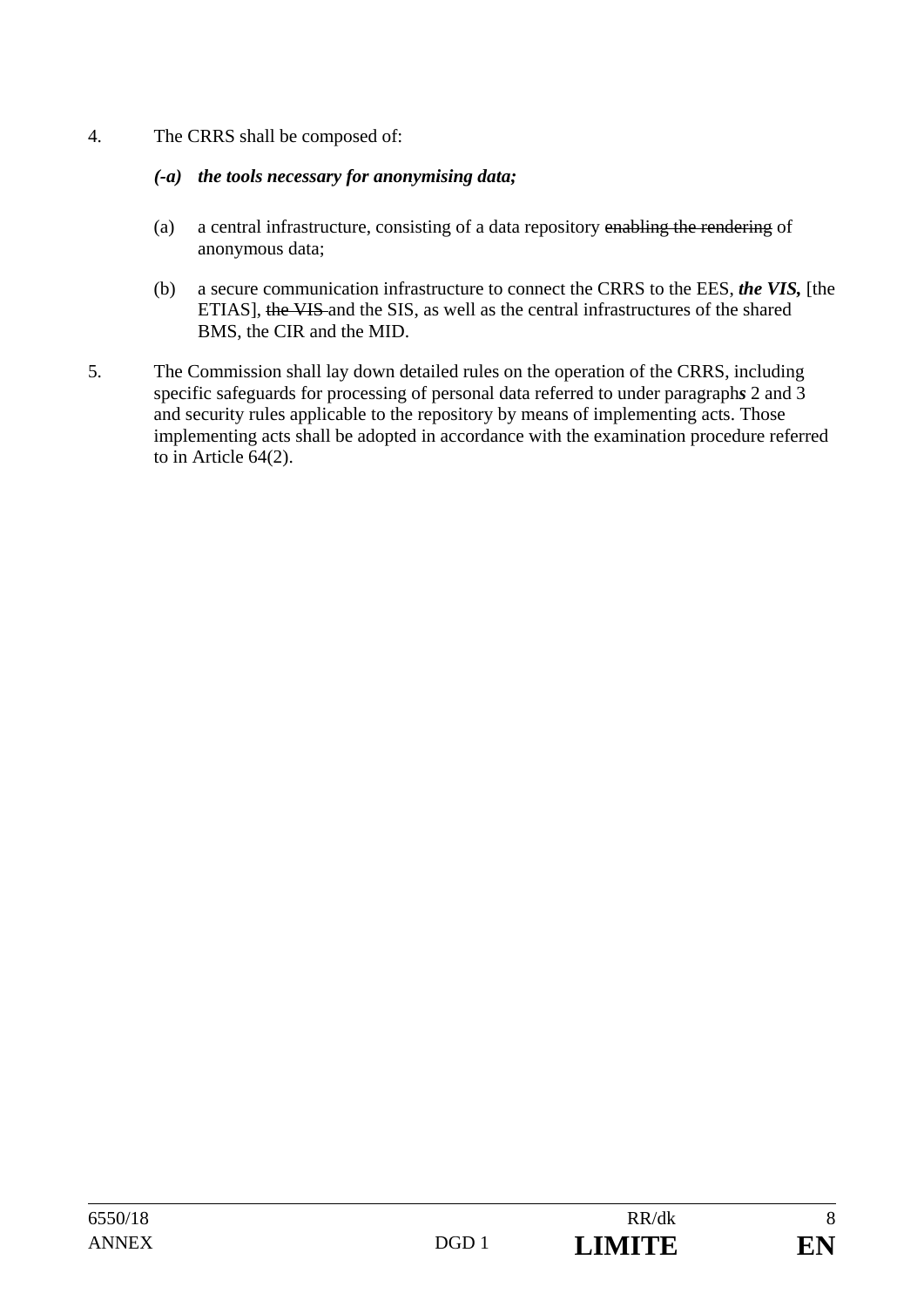## **CHAPTER VII Data protection**

#### *Article 40 Data controller*

- 1. In relation to the processing of data in the shared biometric matching service (shared BMS), the Member State authorities that are controllers for the VIS, EES, *the VIS* and SIS respectively, shall also be considered as controllers in accordance with Article 4(7) of Regulation (EU) 2016/679 in relation to the biometric templates obtained from the data referred to in Article 13 that they enter into respective systems and shall have responsibility for the processing of the biometric templates in the shared BMS.
- 2. In relation to the processing of data in the common identity repository (CIR), the Member State authorities that are controllers for the VIS, EES*, the VIS* and [ETIAS], respectively, shall also be considered as controllers in accordance with Article 4(7) of Regulation (EU) 2016/679 in relation to data referred to in Article 18 that they enter into respective systems and shall have responsibility for the processing of that personal data in the CIR.
- 3. In relation to the processing of data in the multiple-identity detector *(MID)*:
	- (a) the European Border and Coast Guard Agency shall be considered a data controller in accordance with Article 2(b)*(d)* of Regulation No 45/2001 *[or Article 3(2)(b) of Regulation XX/2018 of the European Parliament and of the Council on the protection of individuals with regard to the processing of personal data by the Union institutions, bodies, offices and agencies and on the free movement of such data, and repealing Regulation (EC) No 45/2001 and Decision No 1247/2002/EC]* in relation to *the* processing of personal data by the ETIAS Central Unit;
	- (b) the Member State authorities adding or modifying the data in the identity confirmation file are also to *shall* be considered as controllers in accordance with Article 4(7) of Regulation (EU) 2016/679 and shall have responsibility for the processing of the personal data in the multiple-identity detector *MID*;**.**

#### *Article 41*

#### *Data processor*

In relation to the processing of personal data in *the shared BMS,* the CIR *and the MID*, eu-LISA is to be considered the data processor in accordance with Article 2(e) of Regulation (EC) No 45/2001 *[or Article 3(1)(a) of Regulation XX/2018 of the European Parliament and of the Council on the protection of individuals with regard to the processing of personal data by the Union institutions, bodies, offices and agencies and on the free movement of such data, and repealing Regulation (EC) No 45/2001 and Decision No 1247/2002/EC]*.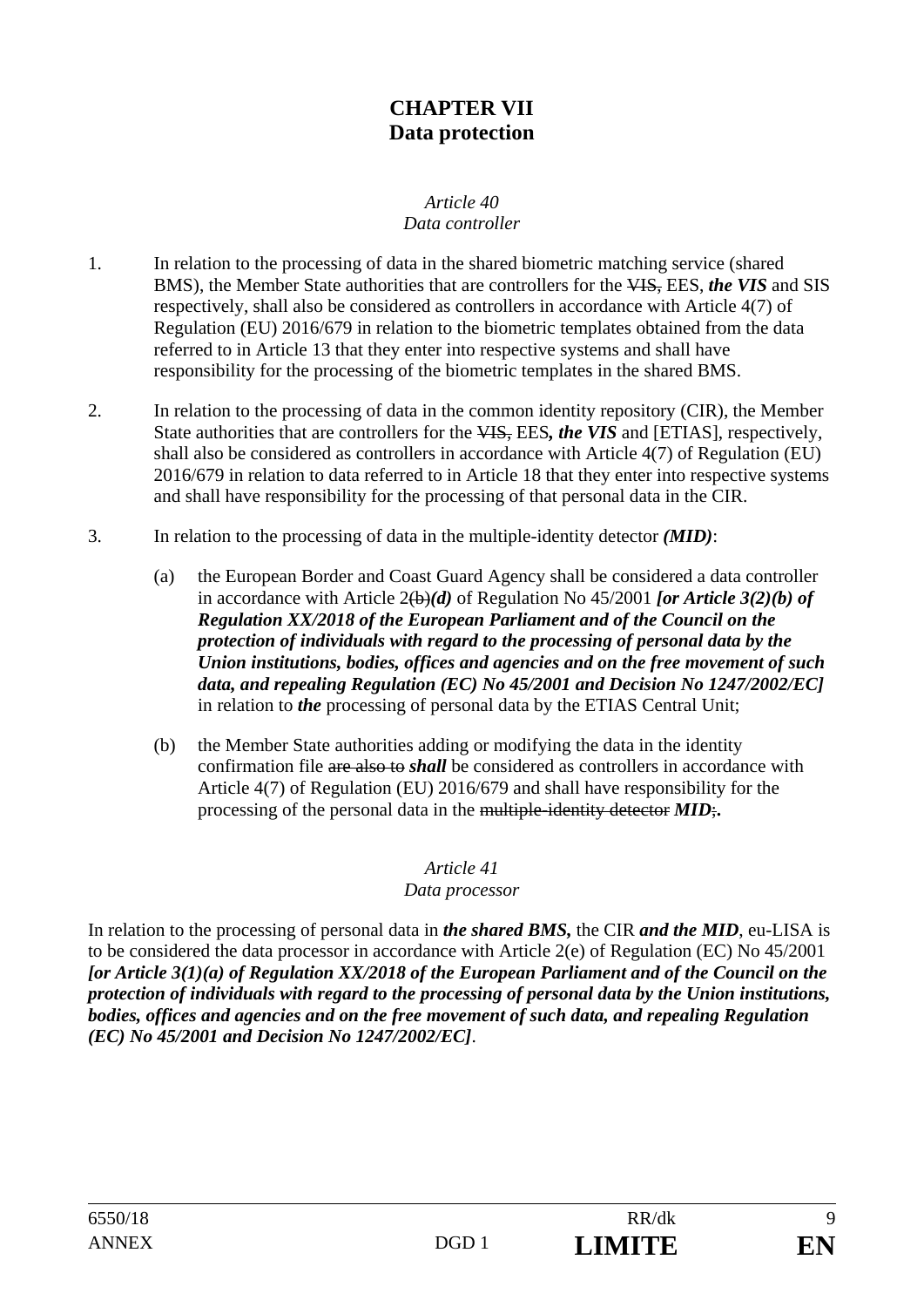## *Article 42 Security of processing*

- 1. Both eu-LISA*, [the ETIAS Central Unit], Europol* and the Member State authorities shall ensure the security of the processing of personal data that takes place pursuant to the application of this Regulation. eu-LISA, [the ETIAS Central Unit]*, Europol* and the Member State authorities shall cooperate on security-related tasks.
- 2. Without prejudice to Article 22 of Regulation (EC) No 45/2001 *[or Article 33 of Regulation XX/2018 of the European Parliament and of the Council on the protection of individuals with regard to the processing of personal data by the Union institutions, bodies, offices and agencies and on the free movement of such data, and repealing Regulation (EC) No 45/2001 and Decision No 1247/2002/EC]*, eu-LISA shall take the necessary measures to ensure the security of the interoperability components and their related communication infrastructure.
- 3. In particular, eu-LISA shall adopt the necessary measures, including a security plan, a business continuity plan and a disaster recovery plan, in order to:
	- (a) physically protect data, including by making contingency plans for the protection of critical infrastructure;
	- (b) prevent the unauthorised reading, copying, modification or removal of data media;
	- (c) prevent the unauthorised input of data and the unauthorised inspection, modification or deletion of recorded personal data;
	- (d) prevent the unauthorised processing of data and any unauthorised copying, modification or deletion of data;
	- (e) ensure that persons authorised to access the interoperability components have access only to the data covered by their access authorisation, by means of individual user identities and confidential access modes only;
	- (f) ensure that it is possible to verify and establish to which bodies personal data may be transmitted using data communication equipment;
	- (g) ensure that it is possible to verify and establish what data has been processed in the interoperability components, when, by whom and for what purpose;
	- (h) prevent the unauthorised reading, copying, modification or deletion of personal data during the transmission of personal data to or from the interoperability components or during the transport of data media, in particular by means of appropriate encryption techniques;
	- (i) monitor the effectiveness of the security measures referred to in this paragraph and take the necessary organisational measures related to internal monitoring to ensure compliance with this Regulation.*;*
	- *(j) deny unauthorised persons access to data-processing facilities used for processing personal data.*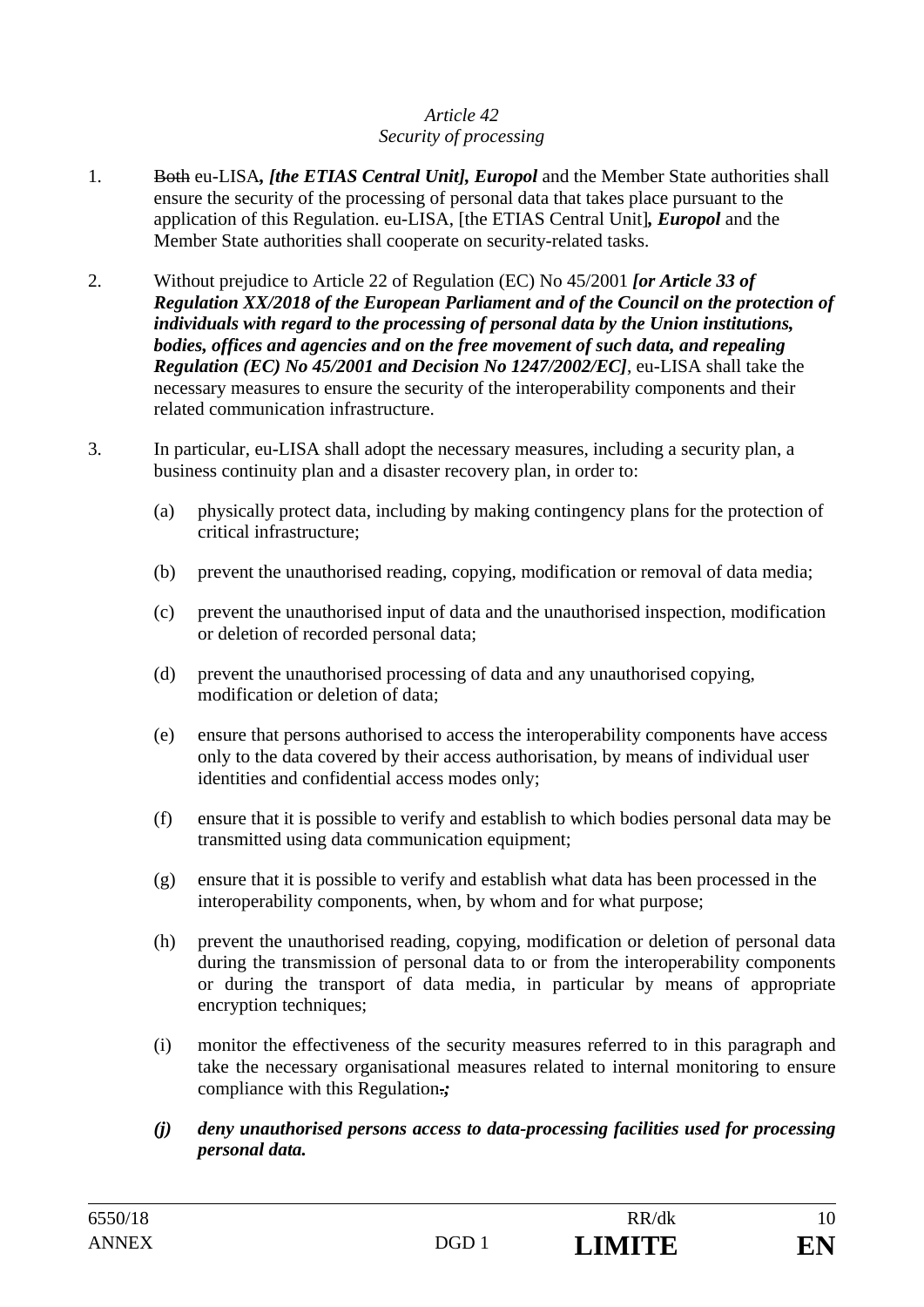4. Member States*, [the ETIAS Central Unit] and Europol* shall take measures equivalent to those referred to in paragraph 3 as regards security in respect of the processing of personal data by the authorities having a right to access any of the interoperability components.

## *Article 43 Confidentiality of SIS data*

- 1. Each Member State shall apply its rules of professional secrecy or other equivalent duties of confidentiality to all persons and bodies required to work with SIS data accessed through any of the interoperability components in accordance with its national law. That obligation shall also apply after those persons leave office or employment or after the termination of the activities of those bodies.
- 2. Without prejudice to Article 17 of the Staff Regulations of officials and the Conditions of Employment of other servants of the European Union, eu-LISA shall apply appropriate rules of professional secrecy or other equivalent duties of confidentiality of comparable standards to those laid down in paragraph 1 to all its staff required to work with SIS data. This obligation shall also apply after those persons leave office or employment or after the termination of their activities.

### *Article 44 Security incidents*

- 1. Any event that has or may have an impact on the security of the interoperability components and may cause damage to or loss of data stored in them shall be considered to be a security incident, in particular where unauthorised access to data may have occurred or where the availability, integrity and confidentiality of data has or may have been compromised.
- 2. Security incidents shall be managed so as to ensure a quick, effective and proper response.
- 3. Without prejudice to the notification and communication of a personal data breach pursuant to Article 33 of Regulation (EU) 2016/679, Article 30 of Directive (EU) 2016/680, or both, Member States shall notify the Commission, eu-LISA and the European Data Protection Supervisor of *any* security incidents.

*Without prejudice to Article 35 of Regulation (EC) 45/2001 [or Article 37 of Regulation XX/2018 of the European Parliament and of the Council on the protection of individuals with regard to the processing of personal data by the Union institutions, bodies, offices and agencies and on the free movement of such data, and repealing Regulation (EC) No 45/2001 and Decision No 1247/2002/EC] and Article 34 of Regulation (EU) 2016/794, [the ETIAS Central Unit] and Europol shall notify the Commission, eu-LISA and the European Data Protection Supervisor of any security incident.*

 In the event of a security incident in relation to the central infrastructure of the interoperability components, eu-LISA shall notify the Commission and the European Data Protection Supervisor.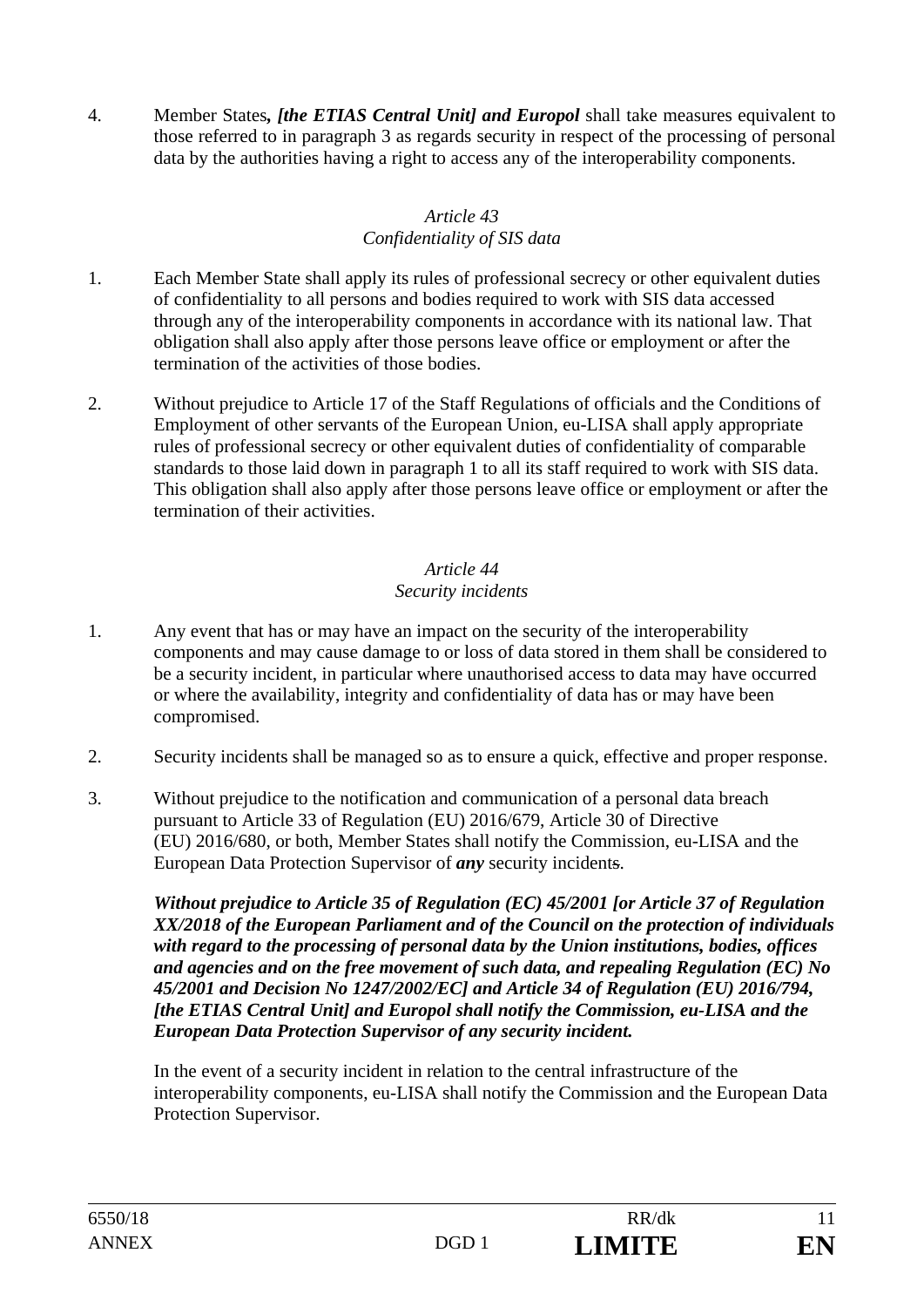- 4. Information regarding a security incident that has or may have an impact on the operation of the interoperability components or on the availability, integrity and confidentiality of the data shall be provided to the Member States*, [the ETIAS Central Unit] and Europol* and reported in compliance with the incident management plan to be provided by eu-LISA.
- 5. The Member States concerned*, [the ETIAS Central Unit], Europol* and eu-LISA shall cooperate in the event of a security incident. The Commission shall lay down the specification of this cooperation procedure by means of implementing acts. Those implementing acts shall be adopted in accordance with the examination procedure referred to in Article 64(2).

### *Article 45 Self-monitoring*

Member States and the relevant EU bodies shall ensure that each authority entitled to access the interoperability components takes the measures necessary to monitor its compliance with this Regulation and cooperates, where necessary, with the supervisory authority.

The data controllers as referred to in Article 40 shall take the necessary measures to monitor the compliance of the data processing pursuant to this Regulation, including frequent verification of logs, and cooperate, where necessary, with the supervisory authorities referred to in Articles 49 and with the European Data Protection Supervisor as referred to in Article 50.

#### *Article 46 Right of information*

1. Without prejudice to the right of information referred to in Articles 11 and 12 of Regulation (EC) 45/2001 *[or Articles 15 and 16 of Regulation XX/2018 of the European Parliament and of the Council on the protection of individuals with regard to the processing of personal data by the Union institutions, bodies, offices and agencies and on the free movement of such data, and repealing Regulation (EC) No 45/2001 and Decision No 1247/2002/EC]* and Articles 13 and 14 of Regulation (EU) 2016/679, persons whose data are stored in the shared biometric matching service **BMS**, the common identity repository *CIR* or the multiple-identity detector *MID* shall be informed by the authority collecting their data *data controller*, at the time their data are collected, about the processing of personal data for the purposes of this Regulation, including about identity and contact details of the respective data controllers, *about the period for which the personal data will be stored or about the criteria used to determine that period, and about* the procedures for exercising their rights of access, rectification and erasure, as well as about the contact details of the European Data Protection Supervisor and of the national supervisory authority of the Member State responsible for the collection of the data.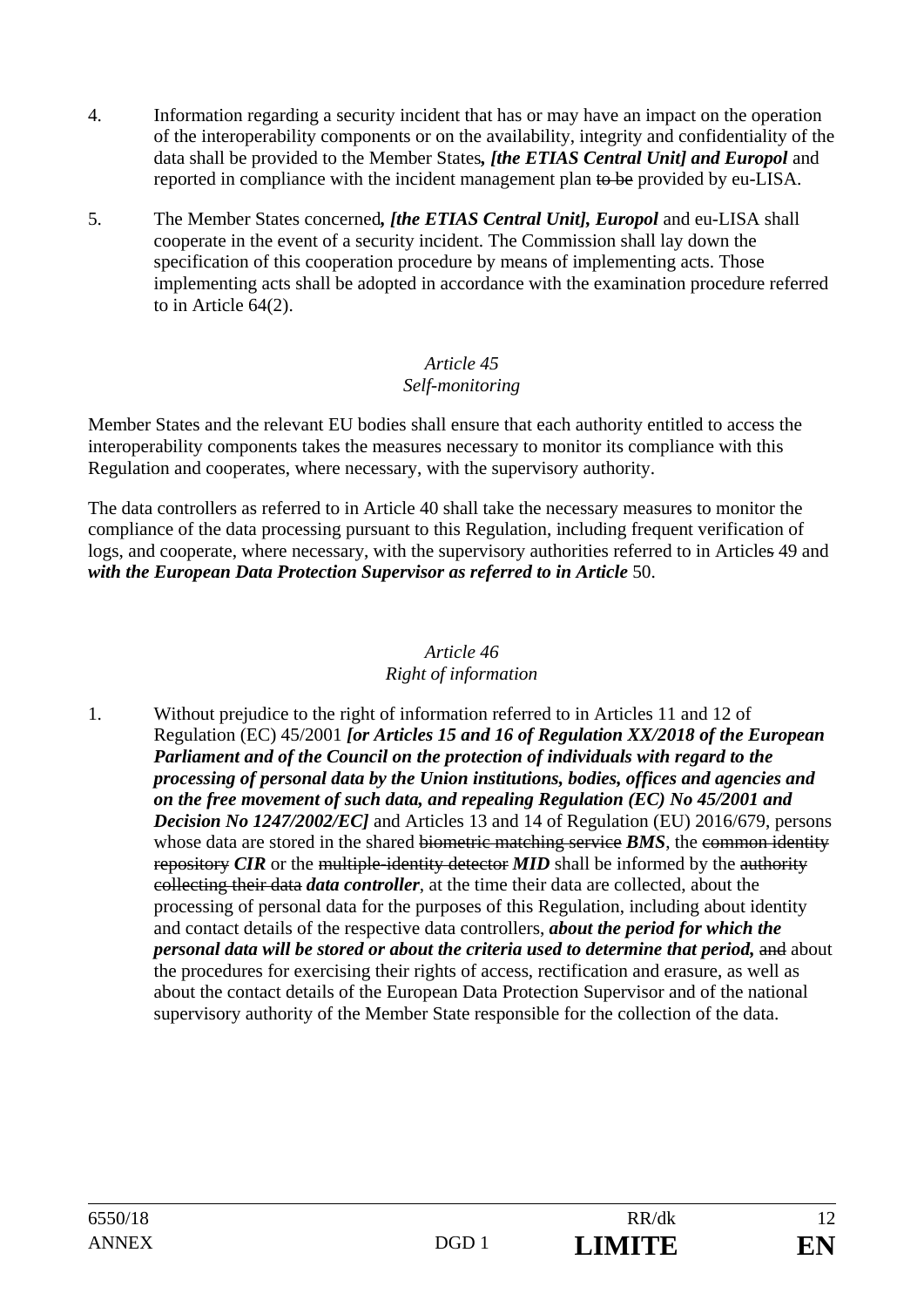- 2. Persons whose data is recorded in the EES, the VIS or [the ETIAS] shall be informed about the processing of *personal* data for the purposes of this Regulation in accordance with paragraph 1 when:
	- (a) [an individual file is created or updated in the EES in accordance with Article 14 of the EES Regulation];
	- (b) an application file is created or updated in the VIS in accordance with Article 8 of Regulation (EC) No 767/2008;
	- (c) [an application file is created or updated in the ETIAS in accordance with Article 17 of the ETIAS Regulation;]
	- $(d)$  (not applicable);
	- (e) (not applicable).

#### *Right of access, correction rectification and erasure of data stored in the MID*

- 1. In order to exercise their rights under Articles 13, 14, 15 and 16 of Regulation (EC) 45/2001 *[or Articles 17, 18, 19 and 20 of Regulation XX/2018 of the European Parliament and of the Council on the protection of individuals with regard to the processing of personal data by the Union institutions, bodies, offices and agencies and on the free movement of such data, and repealing Regulation (EC) No 45/2001 and Decision No 1247/2002/EC]* and Articles 15, 16, 17 and 18 of Regulation (EU) 2016/679, any person shall have the right to address him or herself to the Member State responsible for the manual verification of different identities or *competent authority* of any Member State, who shall examine and reply to the request.
- 2. The Member State responsible for the manual verification of different identities as referred to in Article 29 or the Member State to which the request has been made *That authority* shall reply to such requests within 45 *60* days of receipt of the request.
- 3. If a request for correction *rectification* or erasure of personal data is made to a Member State other than the Member State responsible *for the manual verification of different identities*, the Member State to which the request has been made shall contact the authorities of the Member State responsible *for the manual verification of different identities* within seven days*.* and t*T*he Member State responsible *for the manual verification of different identities* shall check the accuracy of the data and the lawfulness of the data processing within 30 *45* days of such contact.
- *3a. If a request for rectification or erasure of personal data is made to a Member State where [the ETIAS Central Unit] was responsible for the manual verification of different identities, the Member State to which the request has been made shall contact [the ETIAS Central Unit] within seven days and ask for its opinion to be given within 45 days of such contact.*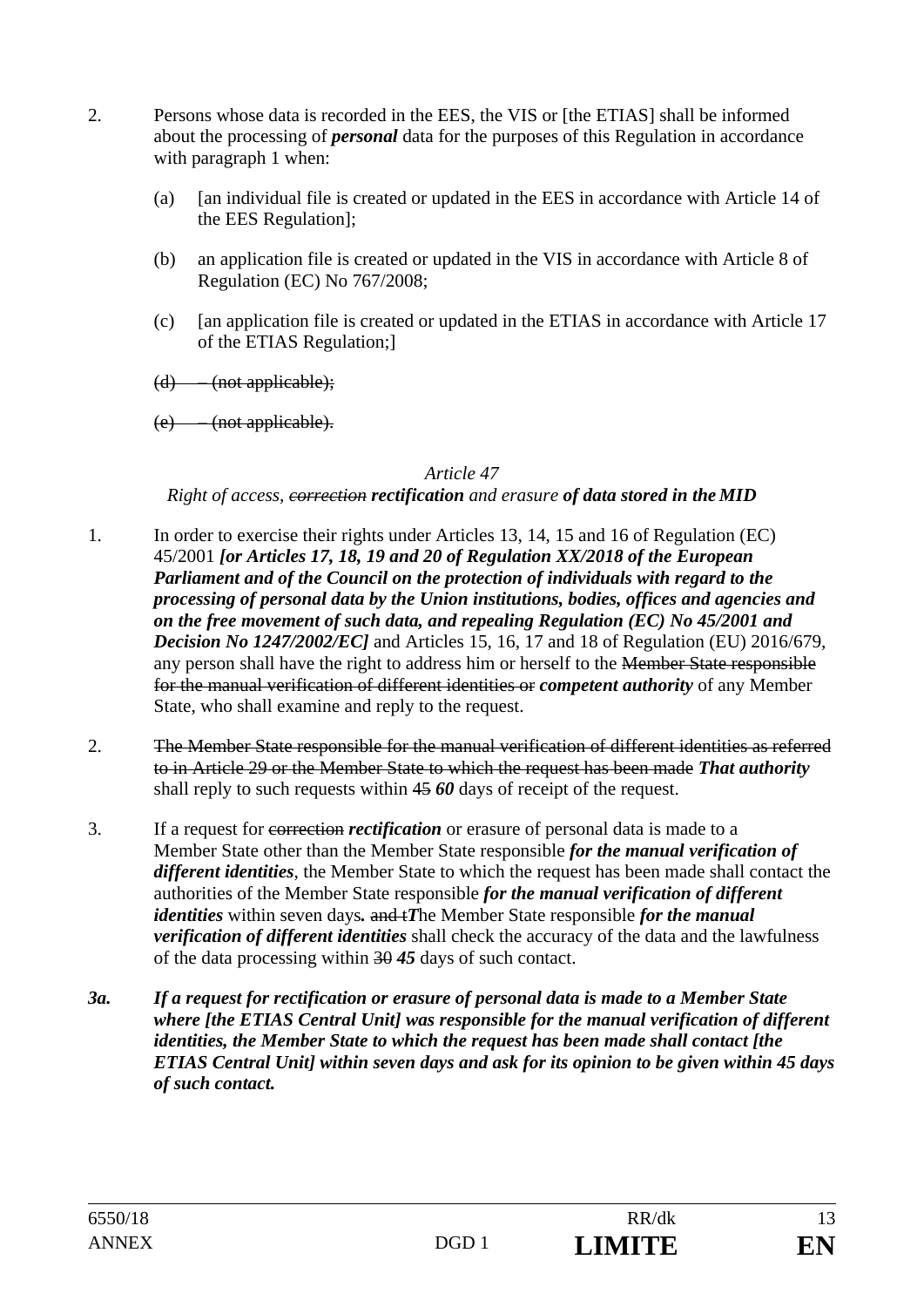- 4. Where, following an examination, it is found that the data stored in the multiple-identity detector (MID) are factually inaccurate or have been recorded unlawfully, the Member State responsible *for the manual verification of different identities* or, where *there was no Member State responsible for the manual verification or where [the ETIAS Central Unit] was responsible for the manual verification* applicable, the Member State to which the request has been made shall correct or delete these data.
- 5. Where data *stored* in the MID is amended by *a* the responsible Member State during its validity period, the responsible *that* Member State shall carry out the processing laid down in Article 27 and, where relevant, Article 29 to determine whether the amended data shall be linked. Where the processing does not report any hit, the responsible *that* Member State or, where applicable, the Member State to which the request has been made shall delete the data from the identity confirmation file. Where the automated processing reports one or several hit(s), the responsible *that* Member State shall create or update the relevant link in accordance with the relevant provisions of this Regulation.
- 6. Where the responsible Member State *responsible for the manual verification of different identities* or, where applicable, the Member State to which the request has been made does not agree that data stored in the MID are factually inaccurate or have been recorded unlawfully, that Member State shall adopt an administrative decision explaining in writing to the person concerned without delay why it is not prepared to correct or delete data relating to him or her.
- 7. This decision shall also provide the person concerned with information explaining the possibility to challenge the decision taken in respect of the request *for rectification or erasure of personal data* referred in paragraph 3 and, where relevant, information on how to bring an action or a complaint before the competent authorities or courts, and any assistance, including from the competent national supervisory authorities.
- 8. Any request *for rectification or erasure of personal data* made pursuant to paragraph 3 shall contain the necessary information to identify the person concerned. That information shall be used exclusively to enable the exercise of the rights referred to in paragraph 3 *this Article* and shall be erased immediately afterwards.
- 9. The responsible Member State or, where applicable, the Member State to which the request has been made shall keep a record in the form of a written document that a request *for rectification or erasure of personal data* referred to in paragraph 3 was made and how it was addressed, and shall make that document available to competent data protection national supervisory authorities without delay.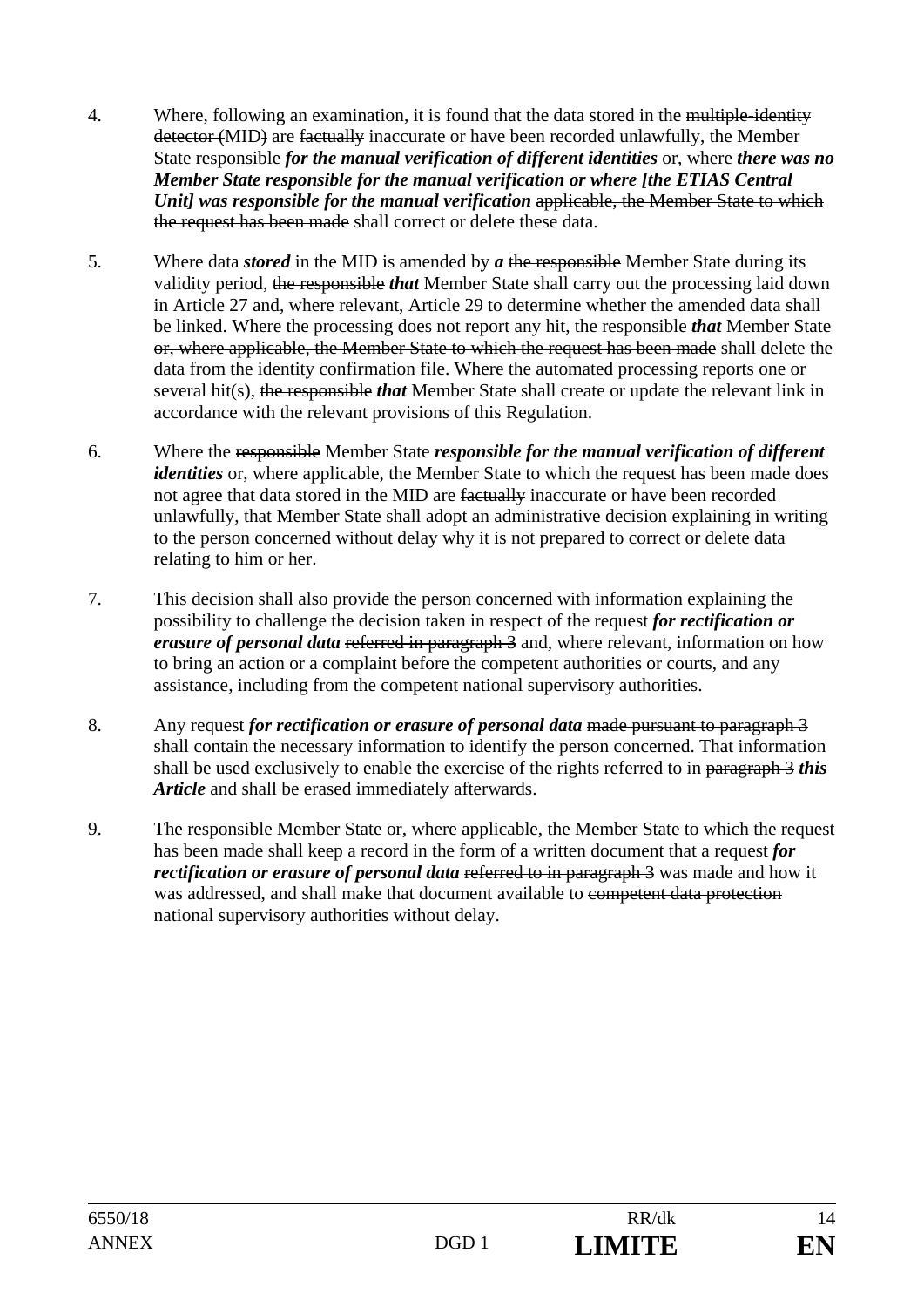*Communication of personal data to third countries, international organisations and private parties* 

*Without prejudice to [Article 55 of the ETIAS Regulation], Article 41 of Regulation (EU) 2017/2226, and Article 31 of Regulation (EC) 767/2008,* P*p*ersonal data stored in or accessed by the interoperability components shall not be transferred or made available to any third country, to any international organisation or to any private party, with the exception of transfers to Interpol for the purpose of carrying out the automated processing referred to in [Article 18(2)(b) and (m) of the ETIAS Regulation] or for the purposes of Article 8(2) of Regulation (EU) 2016/399. Such transfers of personal data to Interpol shall be compliant with the provisions of Article 9 of Regulation (EC) No 45/2001 *[or Chapter V of Regulation XX/2018 of the European Parliament and of the Council on the protection of individuals with regard to the processing of personal data by the Union institutions, bodies, offices and agencies and on the free movement of such data, and repealing Regulation (EC) No 45/2001 and Decision No 1247/2002/EC]* and Chapter V of Regulation (EU) 2016/679.

#### *Article 49*

*Supervision Audit by the national supervisory authority authorities*

- 1. The *national* supervisory authority or authorities designated pursuant to Article 49 of Regulation (EU) 2016/679 shall ensure that an audit of the *personal* data processing operations by the responsible national authorities *for the purposes of this Regulation* is carried out in accordance with relevant international auditing standards at least every four years.
- 2. Member States shall ensure that their supervisory authority has *authorities have* sufficient resources to fulfil the tasks entrusted to it *them* under this Regulation.

#### *Article 50 Supervision Audit by the European Data Protection Supervisor*

The European Data Protection Supervisor shall ensure that an audit of eu-LISA's personal data processing activities *operations by eu-LISA, [the ETIAS Central Unit] and Europol for the purposes of this Regulation* is carried out in accordance with relevant international auditing standards at least every four years. A report of that audit shall be sent to the European Parliament, the Council, eu-LISA, the Commission*,* and the Member States *and the EU body concerned*. eu-LISA*, [the ETIAS Central Unit] and Europol* shall be given an opportunity to make comments before the reports are adopted.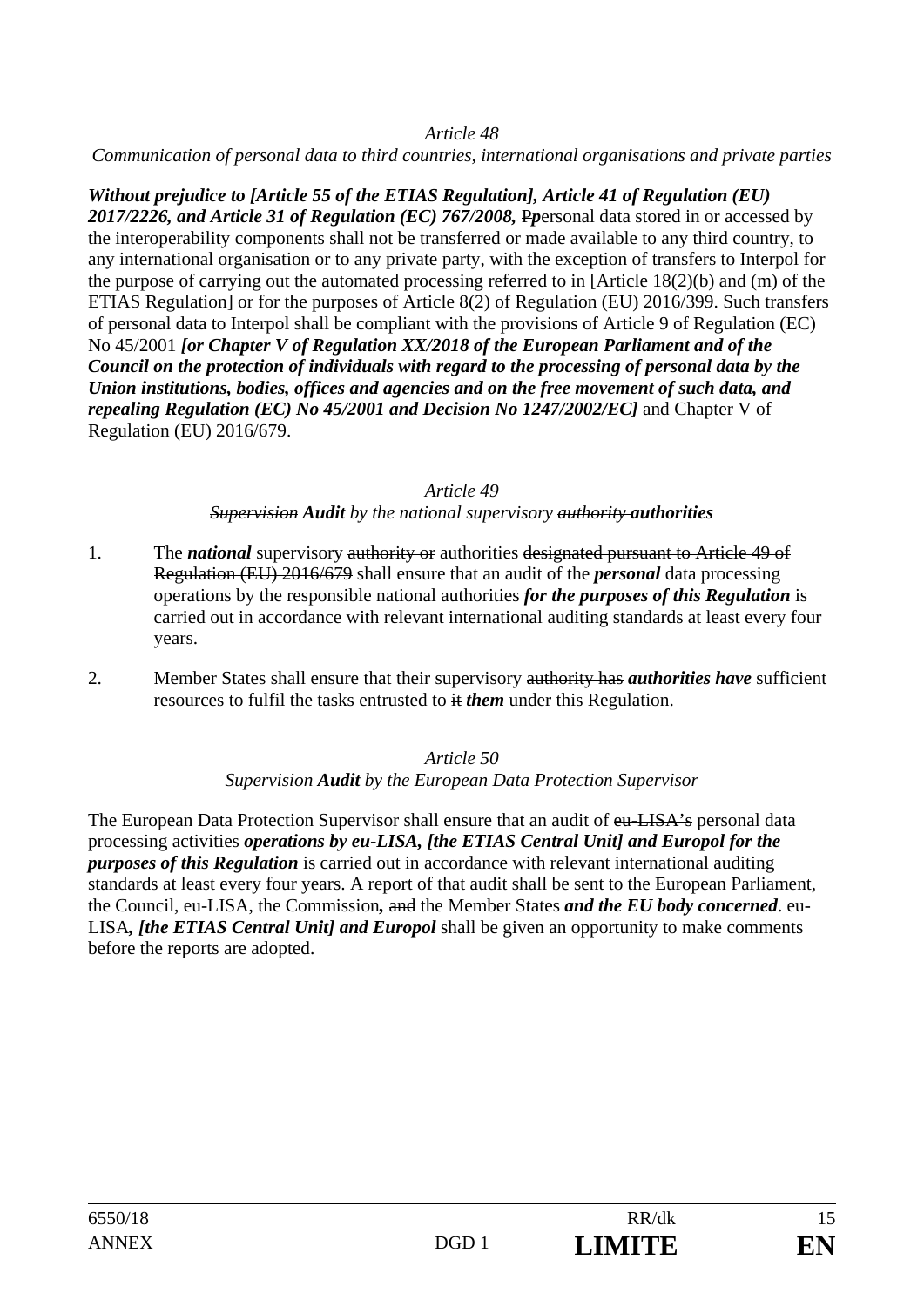*Cooperation between national supervisory authorities and the European Data Protection Supervisor* 

- 1. The European Data Protection Supervisor shall act in close cooperation with national supervisory authorities with respect to specific issues requiring national involvement, in particular if the European Data Protection Supervisor or a national supervisory authority finds major discrepancies between practices of Member States or finds potentially unlawful transfers using the communication channels of the interoperability components, or in the context of questions raised by one or more national supervisory authorities on the implementation and interpretation of this Regulation.
- 2. In the cases referred to in paragraph 1, coordinated supervision shall be ensured in accordance with *[*Article 62 of Regulation (EU) XXXX/2018 [revised Regulation 45/2001] *of the European Parliament and of the Council on the protection of individuals with regard to the processing of personal data by the Union institutions, bodies, offices and agencies and on the free movement of such data, and repealing Regulation (EC) No 45/2001 and Decision No 1247/2002/EC]*.

## **CHAPTER VIII Responsibilities**

#### *Article 52 Responsibilities of eu-LISA during the design and development phase*

- 1. eu-LISA shall ensure that the central infrastructures of the interoperability components are operated in accordance with this Regulation.
- 2. The interoperability components shall be hosted by eu-LISA in its technical sites and shall provide the functionalities laid down in this Regulation in accordance with the conditions of security, availability, quality and speed *performance* referred to in Article 53(1).
- 3. eu-LISA shall be responsible for the development of the interoperability components, for any adaptations required for establishing interoperability between the central systems of the EES, VIS, [ETIAS], SIS, and Eurodac, and [the ECRIS-TCN system], and the European search portal *(ESP)*, the shared biometric matching service *(BMS)*, the common identity repository *(CIR),* and the multiple-identity detector *(MID) and the central repository for reporting and statistics (CRRS)*.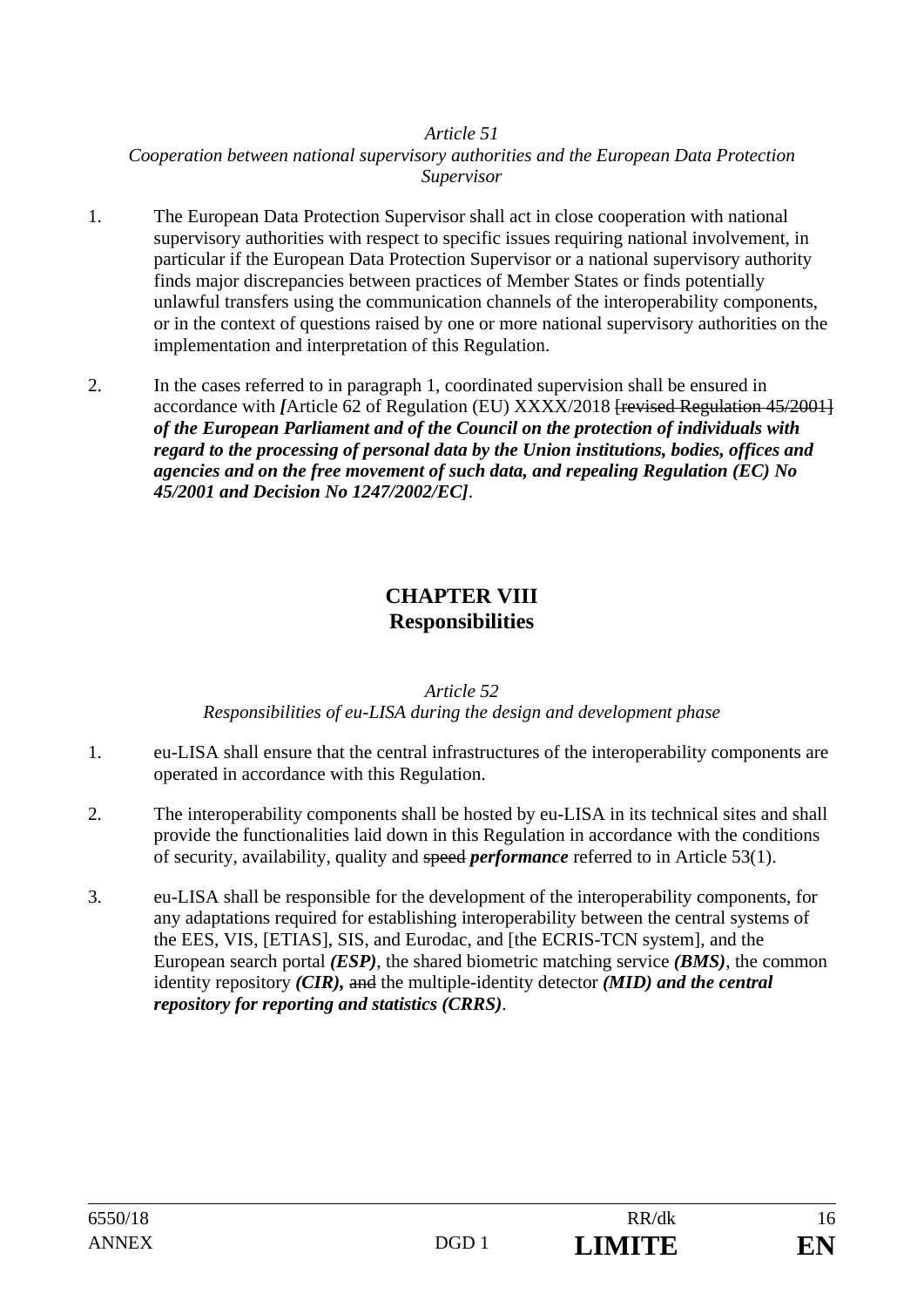eu-LISA shall define the design of the physical architecture of the interoperability components including their communication infrastructures and the technical specifications and their evolution as regards the central infrastructure and the secure communication infrastructure, which shall be adopted by the Management Board, subject to a favourable opinion of the Commission. eu-LISA shall also implement any necessary adaptations to the EES, VIS, [ETIAS], or SIS or VIS deriving from the establishment of interoperability and provided for by this Regulation.

eu-LISA shall develop and implement the interoperability components as soon as possible after the entry into force of this Regulation and the adoption by the Commission of the measures provided for in Articles 8(2), 9(7), 28(5) and (6), 37(4), 38(4), 39(5) and 44(5).

The development shall consist of the elaboration and implementation of the technical specifications, testing and overall project coordination.

- 4. During the design and development phase, a Programme Management Board composed of a maximum of 10 members shall be established. It shall be composed of seven members appointed by eu-LISA's Management Board from among its members or its alternates, the Chair of the Interoperability Advisory Group referred to in Article 65, a member representing eu-LISA appointed by its Executive Director, and one member appointed by the Commission. The members appointed by eu-LISA's Management Board shall be elected only from those Member States that are fully bound under Union law by the legislative instruments governing the development, establishment, operation and use of all the large-scale IT systems managed by eu-LISA and which will participate in the interoperability components.
- 5. The Programme Management Board shall meet regularly and at least three times per quarter. It shall ensure the adequate management of the design and development phase of the interoperability components.

The Programme Management Board shall every month submit to the Management Board written reports on progress of the project. The Programme Management Board shall have no decision-making power nor any mandate to represent the members of eu-LISA's Management Board.

- 6. eu-LISA's Management Board shall establish the rules of procedure of the Programme Management Board, which shall include in particular rules on:
	- (a) chairmanship;
	- (b) meeting venues;
	- (c) preparation of meetings;
	- (d) admission of experts to the meetings;
	- (e) communication plans ensuring full information to non-participating Members of the Management Board.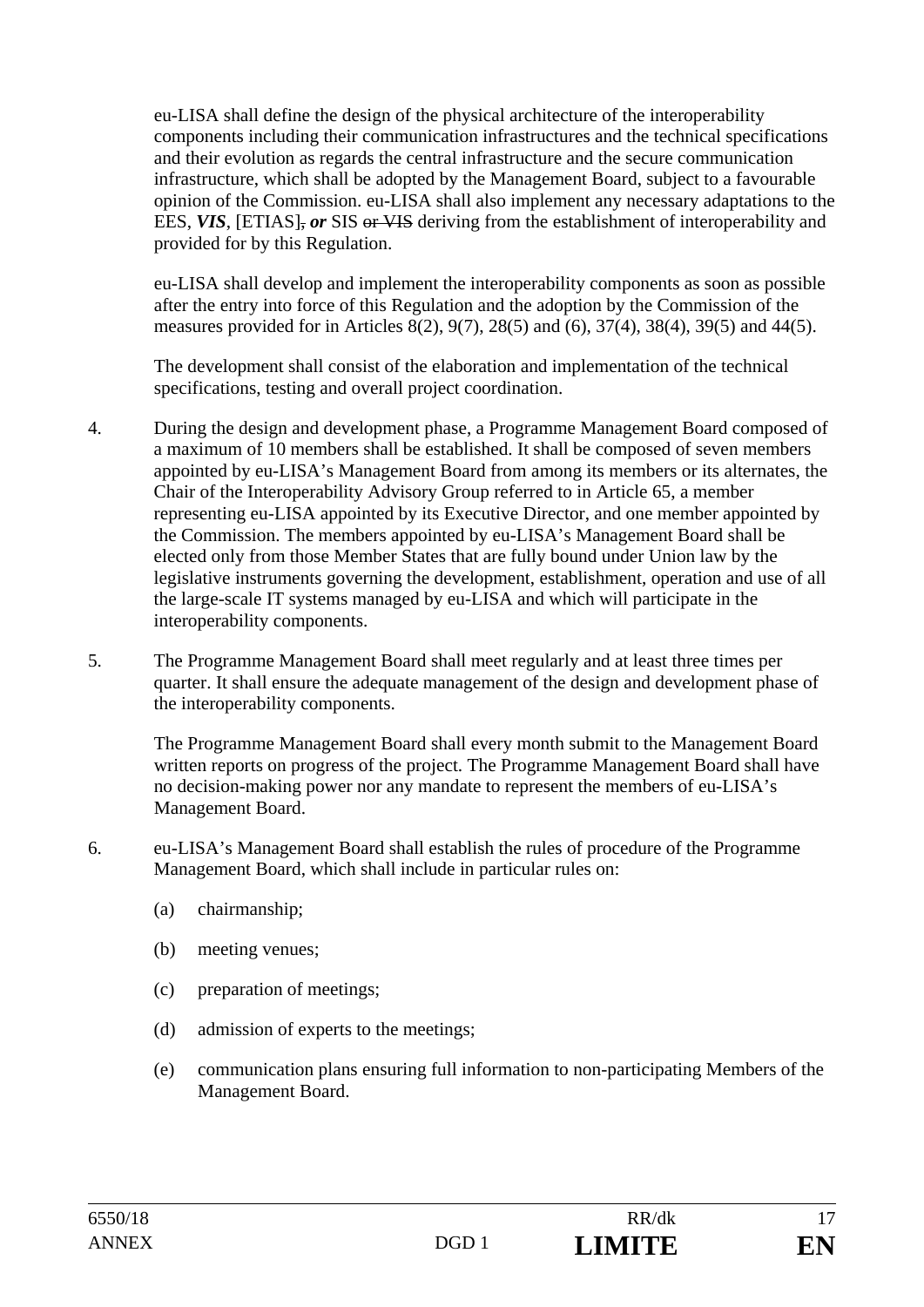The chairmanship shall be held by a Member State that is fully bound under Union law by the legislative instruments governing the development, establishment, operation and use of all the large-scale IT systems managed by eu-LISA.

All travel and subsistence expenses incurred by the members of the Programme Management Board shall be paid by the Agency, and Article 10 of the eu-LISA Rules of Procedure shall apply *mutatis mutandis*. eu-LISA shall provide the Programme Management Board with a secretariat.

The Interoperability Advisory Group referred to in Article 65 shall meet regularly until the start of operations of the interoperability components. It shall report after each meeting to the Programme Management Board. It shall provide the technical expertise to support the tasks of the Programme Management Board and shall follow up on the state of preparation of the Member States.

#### *Article 53*

### *Responsibilities of eu-LISA following the entry into operations*

1. Following the entry into operations of each interoperability component, eu-LISA shall be responsible for the technical management of the central infrastructure and the national uniform interfaces. In cooperation with the Member States, it shall ensure at all times the best available technology, subject to a cost-benefit analysis. eu-LISA shall also be responsible for the technical management of the communication infrastructure referred to in Articles 6, 12, 17, 25 and 39.

Technical management of the interoperability components shall consist of all the tasks necessary to keep the interoperability components functioning 24 hours a day, 7 days a week in accordance with this Regulation, in particular the maintenance work and technical developments necessary to ensure that the components function at a satisfactory level of technical quality, in particular as regards the response time for interrogation of the central infrastructures in accordance with the technical specifications.

- 2. Without prejudice to Article 17 of the Staff Regulations of Officials of the European Union, eu-LISA shall apply appropriate rules of professional secrecy or other equivalent duties of confidentiality to its entire staff required to work with data stored in the interoperability components. This obligation shall also apply after such staff leave office or employment or after the termination of their activities.
- 3. eu-LISA shall develop and maintain a mechanism and procedures for carrying out quality checks on the data stored in the shared biometric matching service and the common identity repository in accordance with Article 37.
- 4. eu-LISA shall also perform tasks related to providing training on the technical use of the interoperability components.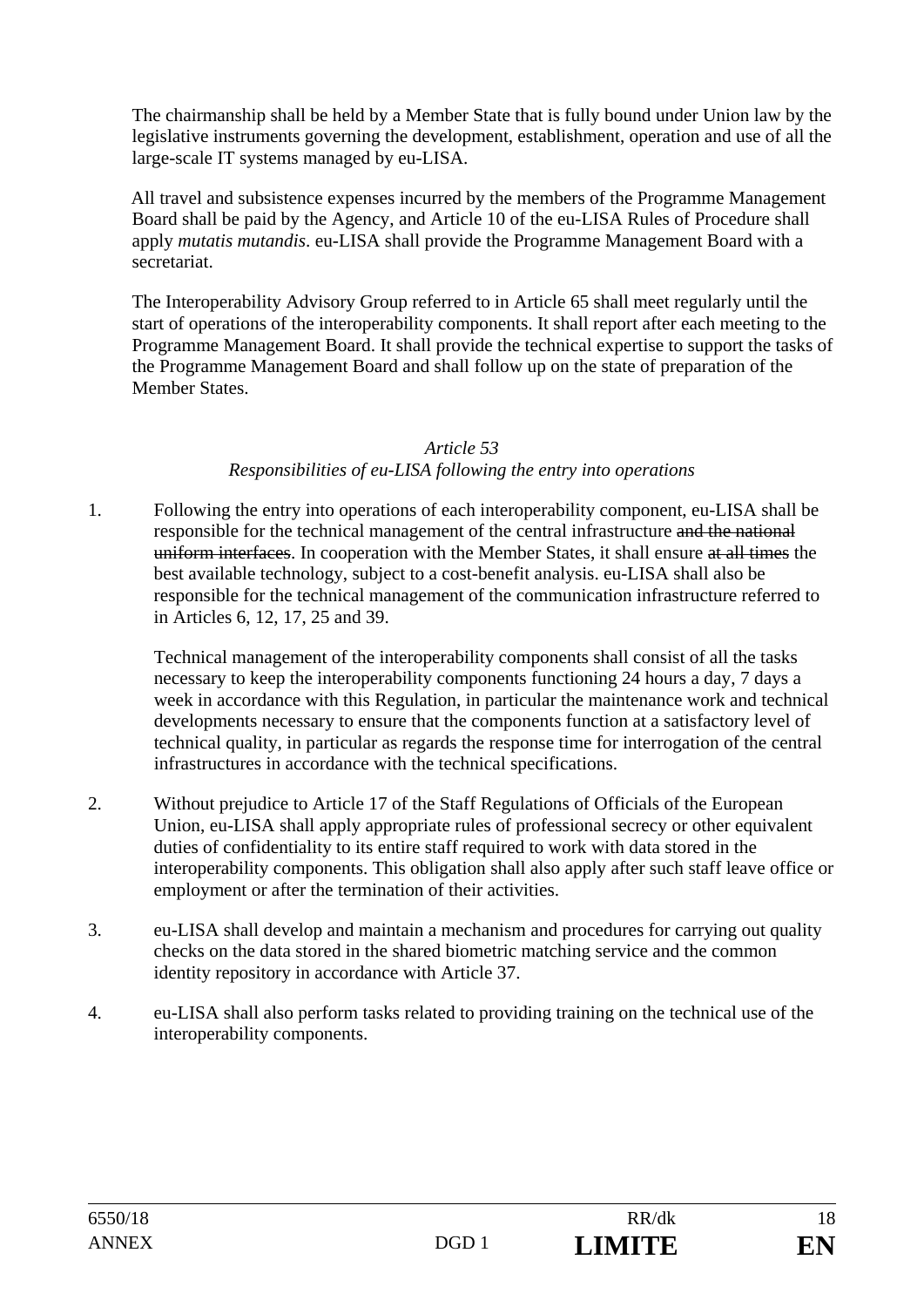#### *Article 54 Responsibilities of Member States*

- 1. Each Member State shall be responsible for:
	- (a) the connection to the communication infrastructure of the European search portal (ESP) and the common identity repository (CIR);
	- (b) the integration of the existing national systems and infrastructures with the ESP, shared biometric matching service, the CIR and the multiple-identity detector *MID*;
	- (c) the organisation, management, operation and maintenance of its existing national infrastructure and of its connection to the interoperability components;
	- (d) the management of, and arrangements for, access by the duly authorised staff, and by the duly empowered staff, of the competent national authorities to the ESP, the CIR and the multiple-identity detector *MID* in accordance with this Regulation and the creation and regular update of a list of those staff and their profiles;
	- (e) the adoption of the legislative measures referred to in Article  $20(3)(2)$  in order to access the CIR for identification purposes;
	- (f) the manual verification of different identities referred to in Article 29;
	- $(g)$  the implementation *compliance with* data quality requirements in the EU information systems and in the interoperability components *established under Union law*;
	- (h) remedying any deficiencies identified in the Commission's evaluation report concerning data quality referred to in Article 37(5).
- 2. Each Member State shall connect their designated authorities referred to in Article 4(24) to the CIR.

#### *Article 55 Responsibilities of the ETIAS Central Unit*

The ETIAS Central Unit shall be responsible for:

- (a) the manual verification of different identities referred to in Article 29*(1)(c)*;
- (b) carrying out a multiple-identity detection between the data stored in the *EES,* VIS, Eurodac and the SIS referred to in Article 59.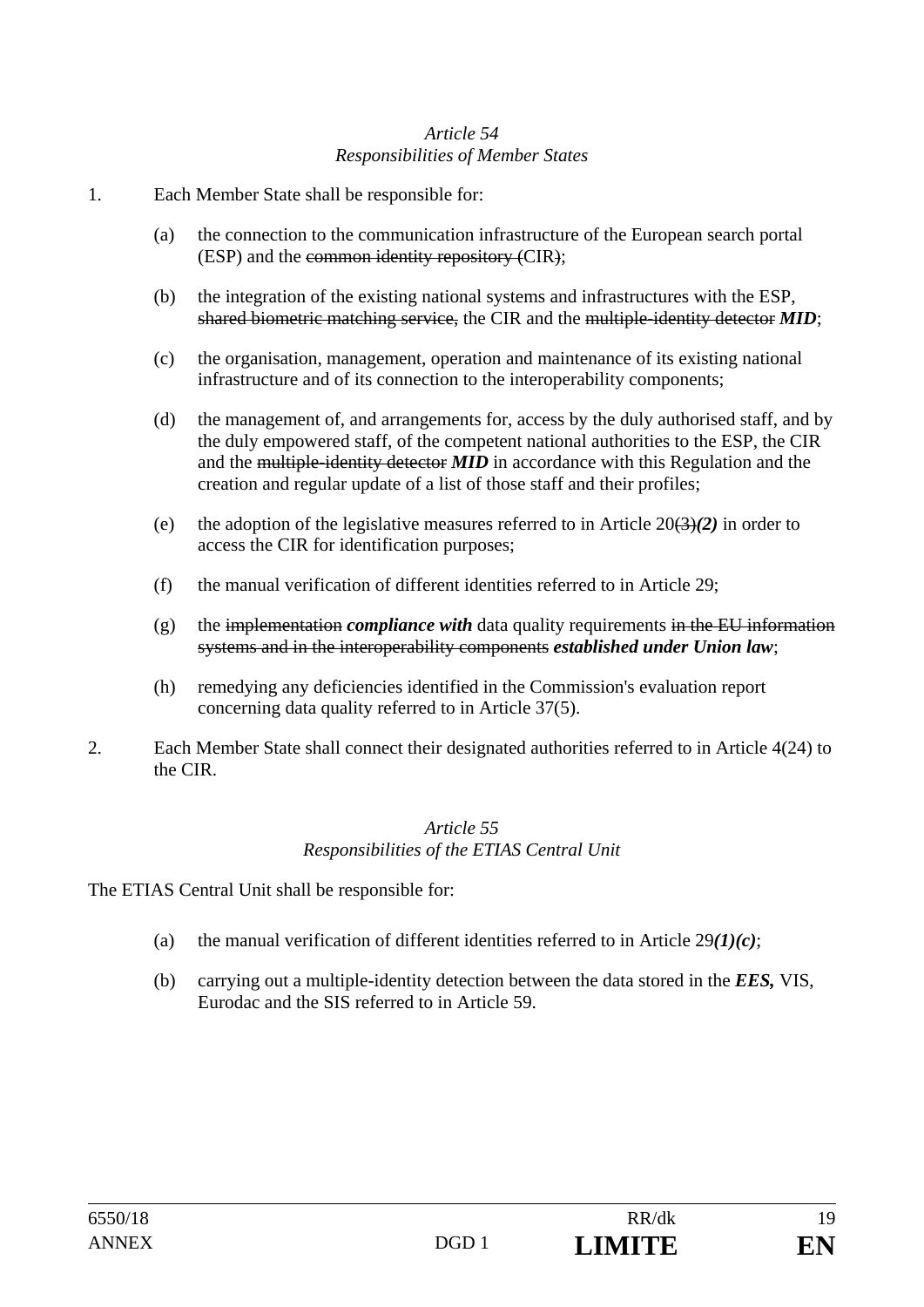## **CHAPTER IX Amendments to other Union instruments**

## *Article 55a<sup>5</sup> Amendments to Regulation (EU) 2016/399*

Regulation (EU) 2016/399 is amended as follows:

In Article 8 of Regulation (EU) 2016/399, the following paragraph 4a is added:

"4a. Where on entry or exit, the consultation of the relevant databases including the multipleidentity detector through the European search portal referred to respectively in [Article 4(36) and (33) of Regulation 2018/XX on interoperability] results in a yellow link or detects a red link, the person being checked shall be referred to the second-line check.

The border guard at second line shall consult the multiple-identity detector together with the common identity repository referred to in [Article 4(35) of Regulation 2018/XX on interoperability] or the Schengen Information System or both to assess the differences in the linked identities and shall carry out any additional verification necessary to take a decision on the status and colour of the link as well as to take a decision on the entry or refusal of entry of the person concerned.

In accordance with [Article 59(1) of Regulation 2018/XX], this paragraph shall apply only as from the start of operations of the multiple-identity detector. "

> *Article 55b Amendments to Regulation (EU) 2017/2226*

Regulation (EU) 2017/2226 is amended as follows:

1) In Article 1, the following paragraph is added:

 "1a. By storing identity, travel document and biometric data in the common identity repository (CIR) established by [Article 17 of Regulation 2018/XX on interoperability], the EES contributes to facilitating and assisting in the correct identification of persons registered in the EES under the conditions and for the ultimate objectives referred to in [Article 20] of that Regulation."

 $\overline{a}$ **<sup>5</sup> PT** scrutiny reservation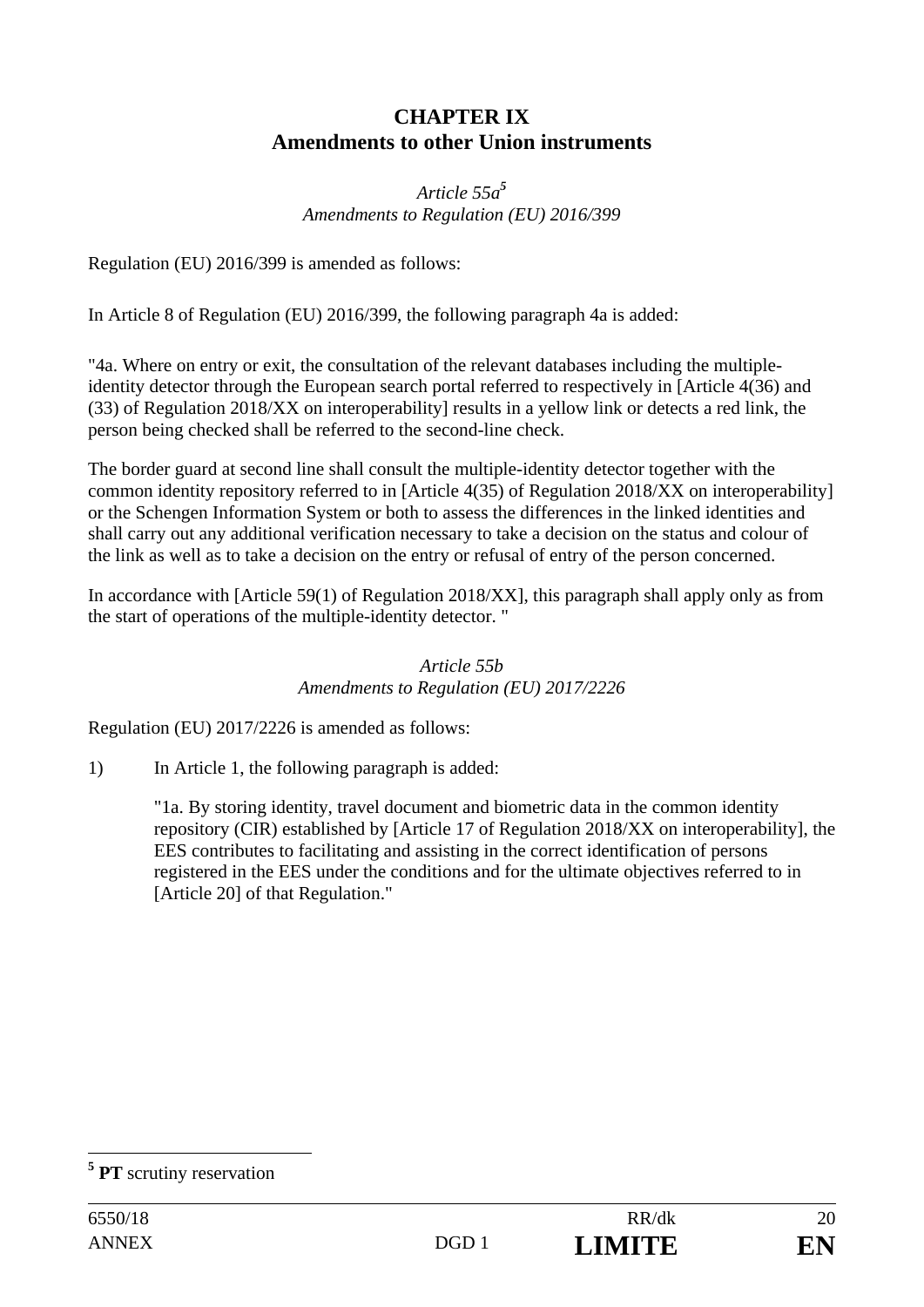2) In Article 3, the following point (21a) is added:

 "'CIR' means the common identity repository as defined in [Article 4(35) of Regulation 2018/XX on interoperability]

### *2a) Article 3(1)(18) shall be replaced by the following:*

### *"(18) 'biometric data' means fingerprint data or facial image;"*

- 3) Article 3(1)(22) shall be replaced by the following: "(22) 'EES data' means all data stored in the EES Central System and in the CIR in accordance with Article 14 and Articles 15 16 to 20.
- 4) In Article 3, a new point (22a) is added:

" $(22a)$  'identity data' means the data referred to in Article 16(1)(a);

5) In Article 6(1), the following point is inserted:

"(j) ensure the correct identification of persons."

6) Article  $7(1)(a)$  is replaced by the following:

 "(a) the common identity repository (CIR) as referred to in [Article 17(2)(a) of Regulation 2018/XX on interoperability];

(aa) a Central System (EES Central System);"

7) In Article 7(1), point (f) is replaced by the following:

"(f) a secure communication infrastructure between the EES Central System and the central infrastructures of the European search portal established by [Article 6 of Regulation 2018/XX on interoperability], the shared biometric matching service established by [Article 12 of Regulation 2018/XX on interoperability], the common identity repository established by [Article 17 of Regulation 2018/XX on interoperability] and the multipleidentity detector established by [Article 25 of Regulation 2018/XX on interoperability]".

8) In Article 7, the following paragraph is added:

 "1a. The CIR shall contain the data referred to in Article 16(1)(a) to (d) and Article 17(1)(a) to (c), the remaining EES data shall be stored in the EES Central System.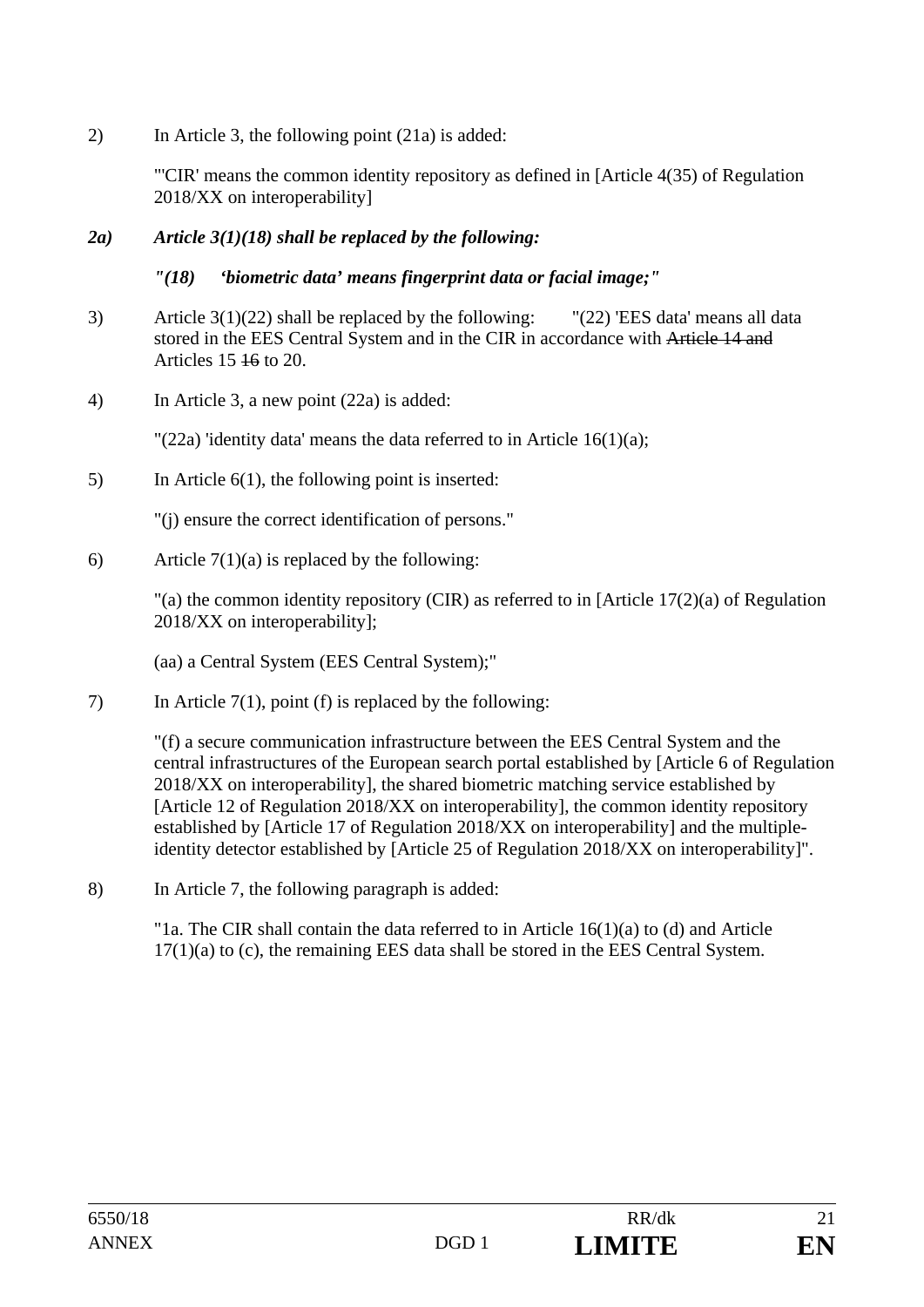9) In Article 9, the following paragraph is added:

"3. *4.* Access to consulting the EES data stored in the CIR shall be reserved exclusively for the duly authorised staff of the national authorities of each Member State and for the duly authorised staff of the EU bodies that are competent for the purposes laid down in [Article 20 and Article 21 of Regulation 2018/XX on interoperability]. That access shall be limited to the extent necessary for the performance of the tasks of those national authorities and EU bodies in accordance with those purposes and shall be proportionate to the objectives pursued."

- 10) In Article 21(1), the words "EES Central System" are replaced, both times *every time* they appear, by the words "EES Central System or the CIR".
- 11) In Article 21(2), the words "both the EES Central System and in the NUI" are replaced by the words "both the EES Central System and the CIR on the one hand and in the NUI on the other".
- 12) In Article 21(2), the words "shall be entered in the EES Central System" are replaced by the words "shall be entered in the EES Central System and the CIR".
- 13) A new paragraph (1a) is added to Article 32:

"1a. In cases where the designated authorities launched a query to the CIR in accordance with [Article 22 of Regulation 2018/XX on interoperability], they may access EES for consultation where the reply received as referred to in paragraph 3 of [Article 22 of Regulation 2018/XX on interoperability] reveals that data is stored in the EES."

14) Article 32(2) is replaced by the following:

"2. Access to the EES as a tool for the purpose of identifying an unknown suspect, perpetrator or suspected victim of a terrorist office *offence* or otherwise serious criminal offence shall only be allowed when a query to the CIR was launched in accordance with [Article 22 of Regulation 2018/XX on interoperability] and all the conditions listed in paragraph 1 and paragraph 1a are met.

However, this additional condition shall not apply in a case of urgency where there is a need to prevent an imminent danger to the life of a person associated with a terrorist offence or another serious criminal offence. Those reasonable grounds shall be included in the electronic or written request sent by the operating unit of the designated authority to the central access point."

15) Article 32(4) is deleted.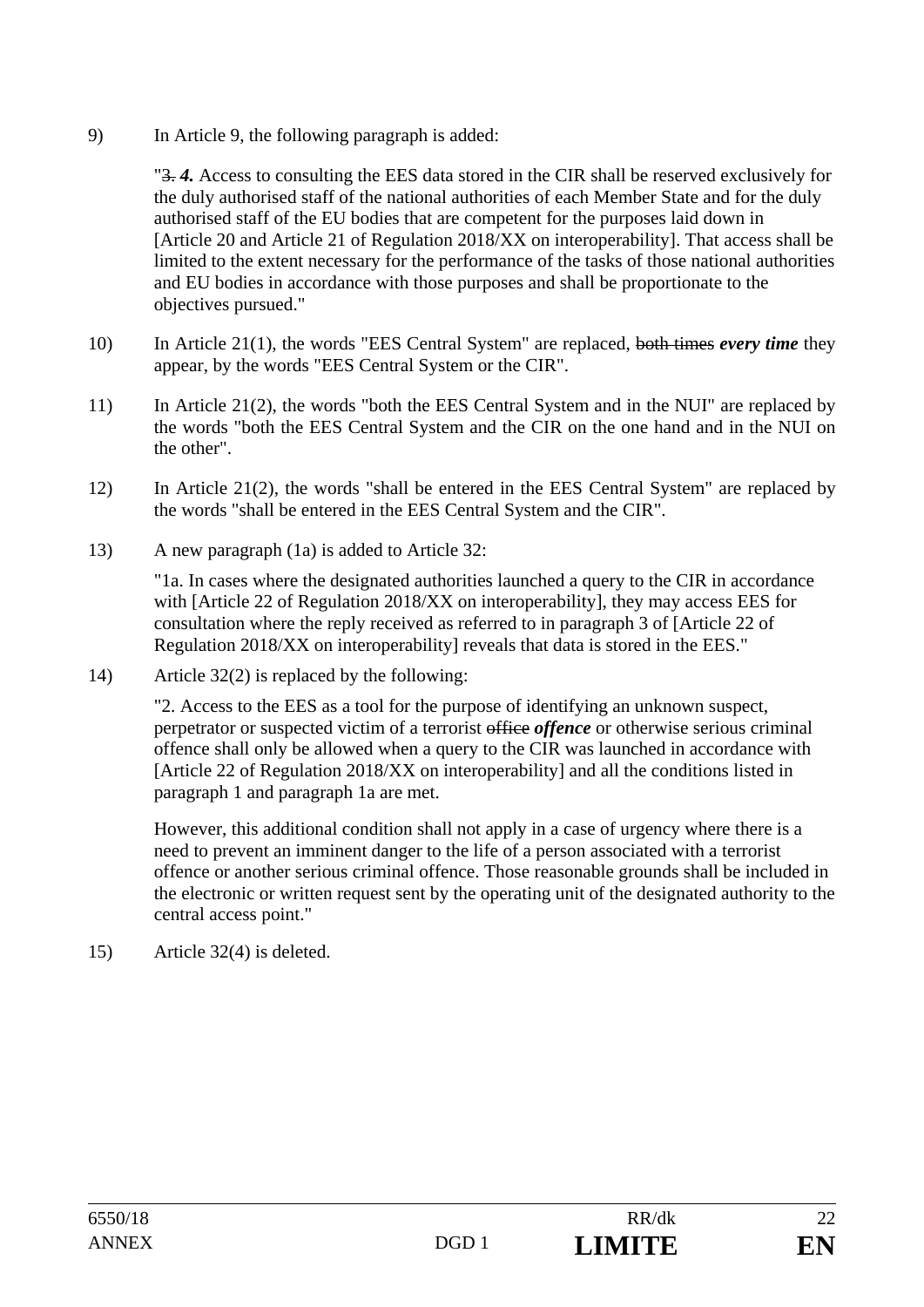16) A new paragraph (1a) is added to Article 33:

"1a. In cases where Europol launched a query to the CIR in accordance with [Article 22 of Regulation 2018/XX on interoperability], they may access EES for consultation where the reply received as referred to in paragraph 3 of [Article 22 of Regulation 2018/XX on interoperability] reveals that data is stored in the EES."

#### *16a) Article 32(2), subparagraph 2 is deleted.*

17) In Article 33, paragraph 3 is replaced by the following:

"The conditions laid down in Article 32(3) and (5) shall apply accordingly"

- 18) In Article 34(1) and (2), the words "in the EES Central System" shall be replaced by the words "in the CIR and in the EES Central System respectively".
- 19) In Article 34(5), the words "of the EES Central System" shall be replaced by the words "from the EES Central System and from the CIR".
- 20) In Article 35, paragraph 7 is replaced by the following:

 "The EES Central System and the CIR shall immediately inform all Member States of the erasure of EES or CIR data and where applicable remove them from the list of identified persons referred to in Article 12(3)."

- 21) In Article 36, the words "of the EES Central System" shall be replaced by the words "of the EES Central System and the CIR".
- 22) In Article 37(1), the words "development of the EES Central System", shall be replaced by the words "development of the EES Central System and the CIR".
- 23) In the first subparagraph of Article 37(3), the words "the EES Central System" shall be replaced, the first and the third time they appear, by the words "the EES Central System and the CIR".
- 24) In Article 46(1) the following point (f) is added:

"(f) where relevant, a reference to the use of the European search portal to query the EES as referred to in [Article 7(2) of the Regulation 2018/XX on interoperability]."

25) Article 63(2) is replaced by the following:

"2. For the purpose of paragraph 1 of this Article, eu-LISA shall store the data referred to in paragraph 1 in the central repository for reporting and statistics referred to in [Article 39 of the Regulation 2018/XX on interoperability]."

26) In Article 63(4) a new subparagraph is added:

"The daily statistics shall be stored in the central repository for reporting and statistics."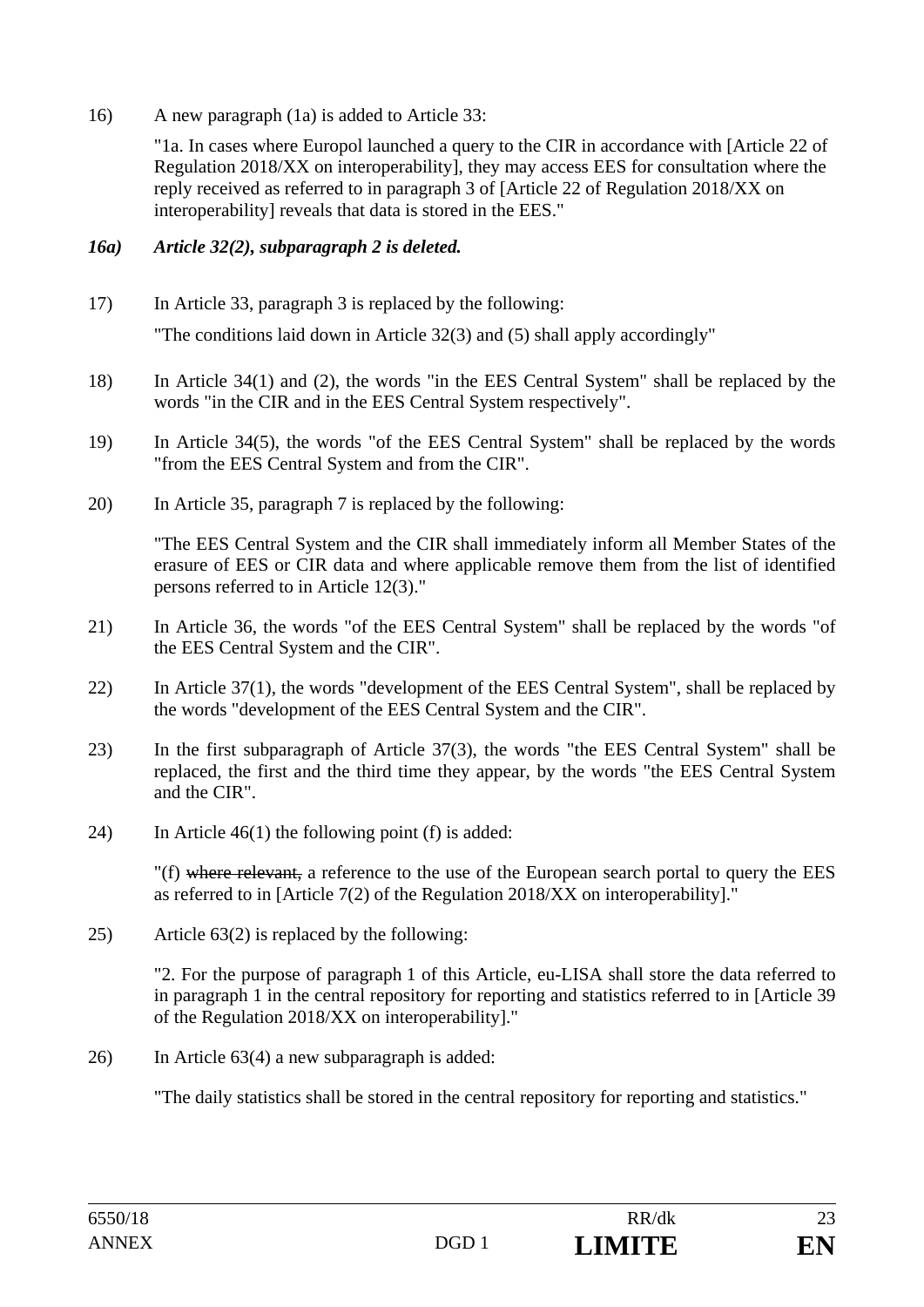## *Article 55c Amendments to Council Decision 2004/512/EC*

Council Decision 2004/512/EC establishing the Visa Information System (VIS) is amended as follows:

Article 1(2) is amended as follows:

"2. The Visa Information System shall be based on a centralised architecture and consist of:

a) the common identity repository as referred to in [Article 17(2)(a) of Regulation 2018/XX on interoperability],

b) a central information system, hereinafter referred to as 'the Central Visa Information System' (CS-VIS),

c) an interface in each Member State, hereinafter referred to as 'the National Interface' (NI-VIS) which shall provide the connection to the relevant central national authority of the respective Member State;

d) a communication infrastructure between the Central Visa Information System and the National Interfaces;

e) a Secure Communication Channel between the EES Central System and the CS-VIS;

f) a secure communication infrastructure between the VIS Central System and the central infrastructures of the European search portal established by [Article 6 of Regulation 2018/XX on interoperability], shared biometric matching service established by [Article 12 of Regulation 2018/XX on interoperability], the common identity repository and the multiple-identity detector (MID) established by [Article 25 of Regulation 2018/XX on interoperability]".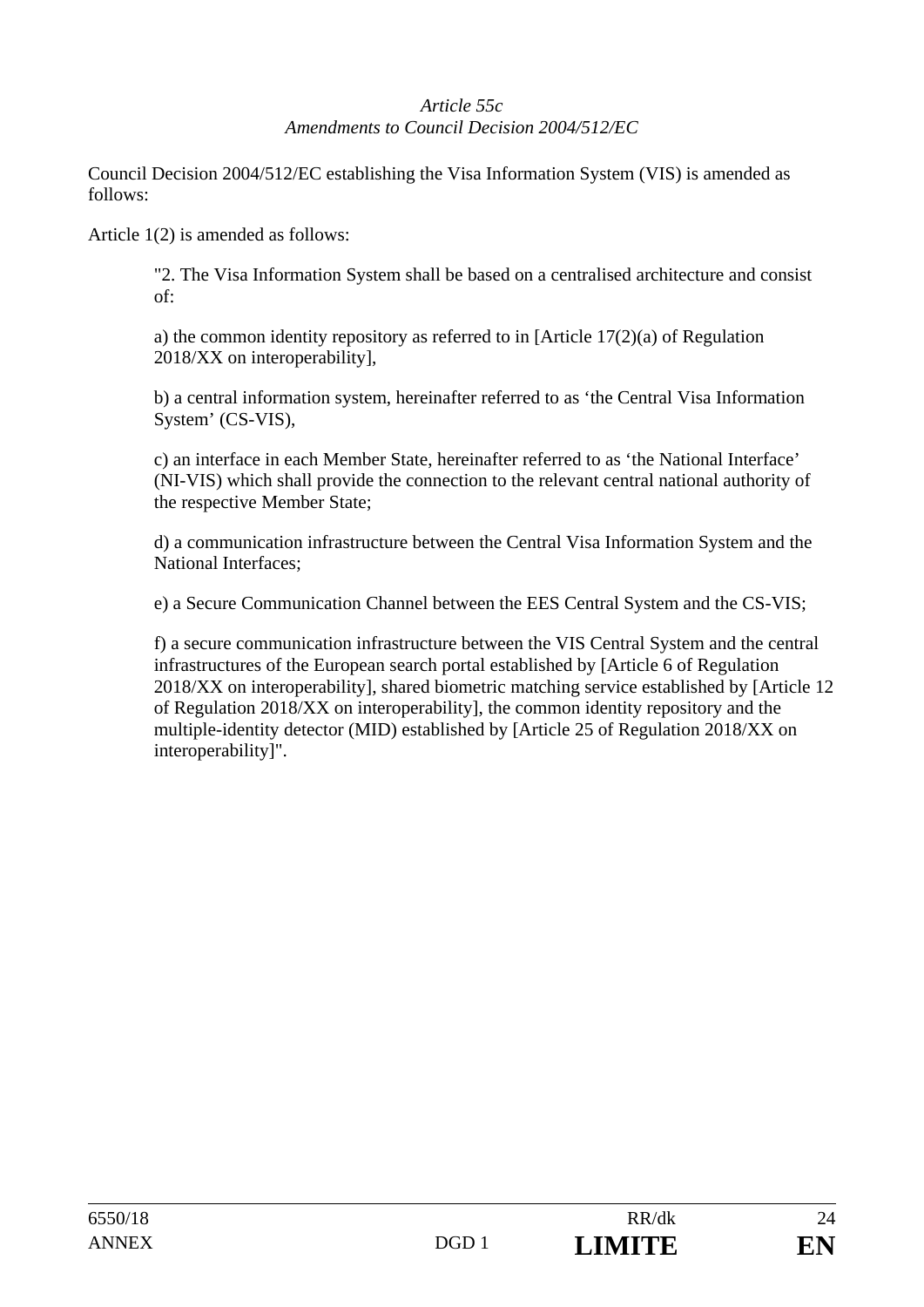#### *Article 55d Amendments to Regulation (EC) 767/2008*

1) In Article 1, the following paragraph is added:

"2. By storing identity, travel document and biometric data in the common identity repository (CIR) established by [Article 17 of Regulation 2018/XX on interoperability], the VIS contributes to facilitating and assisting in the correct identification of persons registered in the VIS under the conditions and for the ultimate objectives laid down in paragraph 1 of this Article *referred to in [Article 20] of that Regulation*."

2) In Article 4, the following points are added:

"(12) 'VIS data' means all data stored in the VIS Central System and in the CIR in accordance with Articles 9 to14.

"(13) 'identity data' means the data referred to in Article  $9(4)(a)$  to aa);

(14) 'fingerprint data' means the data relating to the five fingerprints of the index, middle finger, ring finger, little finger and the thumb from the right hand where present, and from the left hand;

- (15) 'facial image' means digital images of the face;
- (16) 'biometric data' means fingerprint data and *or* facial image;"
- 3) In Article 5, the following paragraph is added:

"1a). The CIR shall contain the data referred to in Article  $9(4)(a)$  to (cc),  $9(5)$  and  $9(6)$ , the remaining VIS data shall be stored in the VIS Central System."

4) Article 6(2) is amended as follows:

"2. Access to the VIS for consulting the data shall be reserved exclusively for the duly authorised staff of the national authorities of each Member State which are competent for the purposes laid down in Article 15 to 22, and for the duly authorised staff of the national authorities of each Member State and of the EU bodies which are competent for the purposes laid down in [Article 20 and Article 21 of the Regulation 2018/XX on interoperability], limited to the extent that the data are required for the performance of their tasks in accordance with those purposes, and proportionate to the objectives pursued."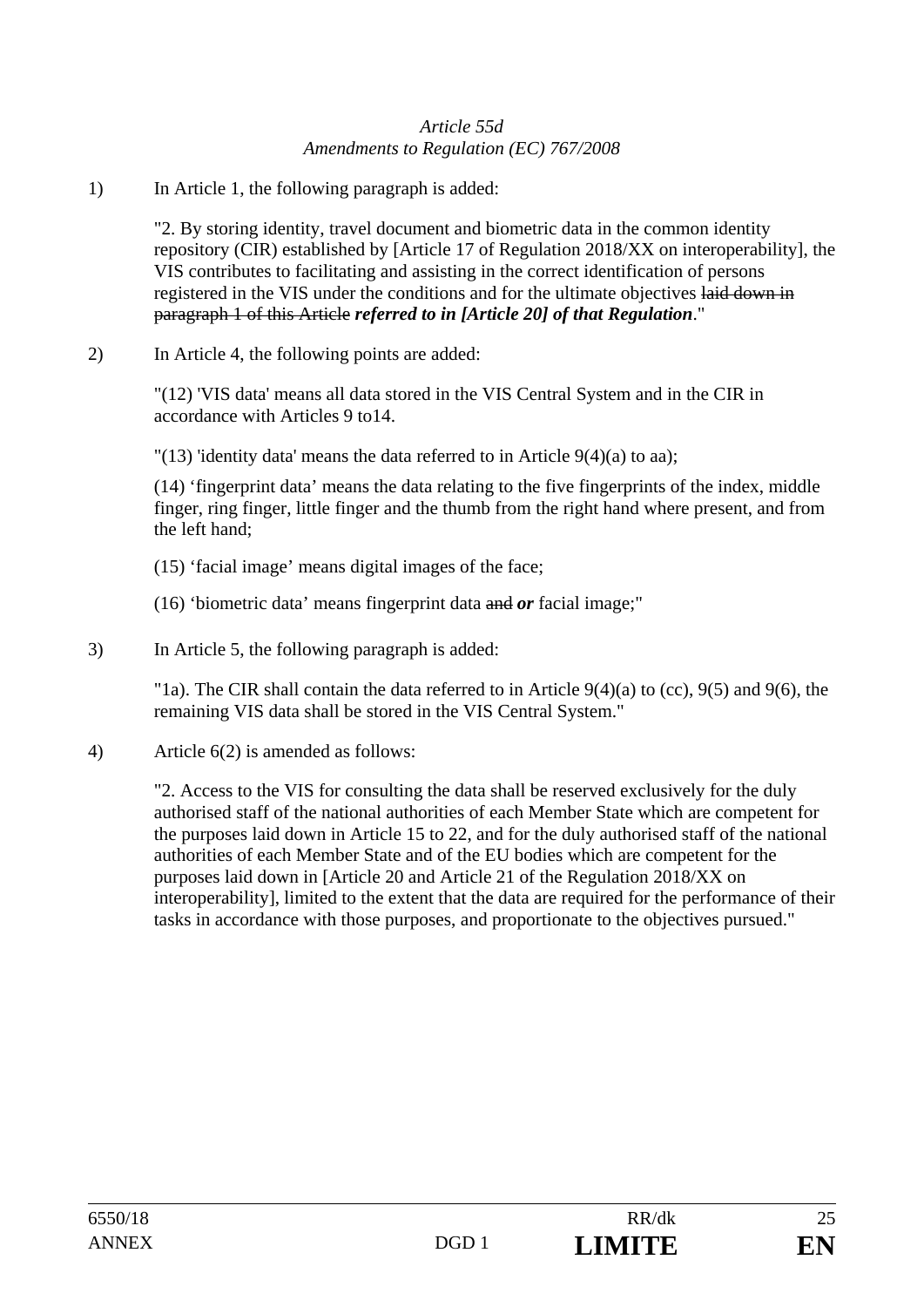- 5) Article 9(4) (a) to (c) is amended as follows:
	- "(a) surname (family name); first name or names (given names); date of birth; nationality or nationalities; sex;
	- (aa) surname at birth (former surname(s)); place and country of birth; nationality at birth;
	- (b) the type and number of the travel document or documents and the three-letter code of the issuing country of the travel document or documents;
	- (c) the date of expiry of the validity of the travel document or documents;
	- (cc) the authority which issued the travel document and its date of issue;
- 6) Article 9(5) is replaced by the following:

"facial image as defined in Article 4(15)".

7) In Article 29(2)(a) the word "VIS" is replaced by the words "VIS or the CIR" in both instances where it appears.

#### *Article 55e Amendments to Council Decision 2008/633/JHA*

1) A new paragraph (1a) is added to Article 5:

"1a. In cases where the designated authorities launched a query to the CIR in accordance with [Article 22 of Regulation 2018/XX on interoperability], they may access VIS for consultation where the reply received as referred to in paragraph 3 of [Article 22 of Regulation 2018/XX on interoperability] reveals that data is stored in the VIS."

2) A new point (1a) is added to Article 7:

"1a. In cases where Europol launched a query to the CIR in accordance with [Article 22 of Regulation 2018/XX on interoperability], they may access VIS for consultation where the reply received as referred to in paragraph 3 of [Article 22 of Regulation 2018/XX on interoperability] reveals that data is stored in the VIS."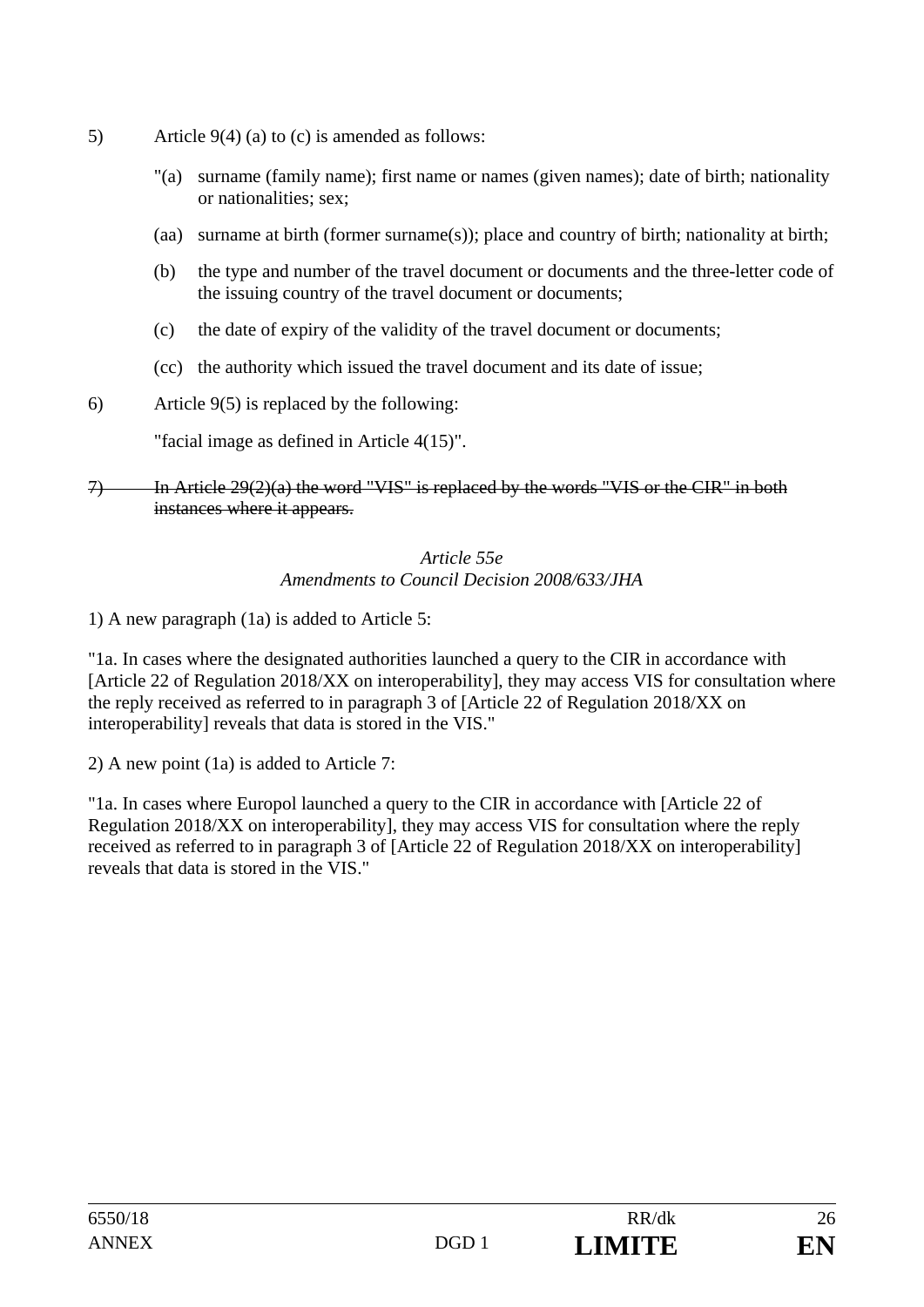## **CHAPTER X Final provisions**

#### *Article 56*

#### *Reporting and statistics*

- 1. The duly authorised staff of the competent authorities of Member States, the Commission and eu-LISA shall have access to consult the following data related to the European search portal (ESP), solely for the purposes of reporting and statistics without enabling individual identification:
	- (a) number of queries per user of the ESP profile;
	- (b) number of queries to each of the Interpol databases.
- 2. The duly authorised staff of the competent authorities of Member States, the Commission and eu-LISA shall have access to consult the following data related to the common identity repository *(CIR)*, solely for the purposes of reporting and statistics without enabling individual identification:
	- (a) number of queries for the purposes of Articles 20, 21 and 22;
	- (b) nationality, sex *gender* and year of birth of the person;
	- (c) the type of the travel document and the three-letter code of the issuing country;
	- (d) the number of searches conducted with and without biometric data.
- 3. The duly authorised staff of the competent authorities of Member States, the Commission and eu-LISA shall have access to consult the following data related to the multiple-identity detector *(MID)*, solely for the purposes of reporting and statistics without enabling individual identification:
	- (a) nationality, sex and year of birth of the person;
	- (a) the type of the travel document and the three-letter code of the issuing country;
	- (b) the number of searches conducted with and without biometric data;
	- (c) the number of each type of link *and the EU information systems between which each link was established;*.
	- *(d) the period of time a yellow link remained.*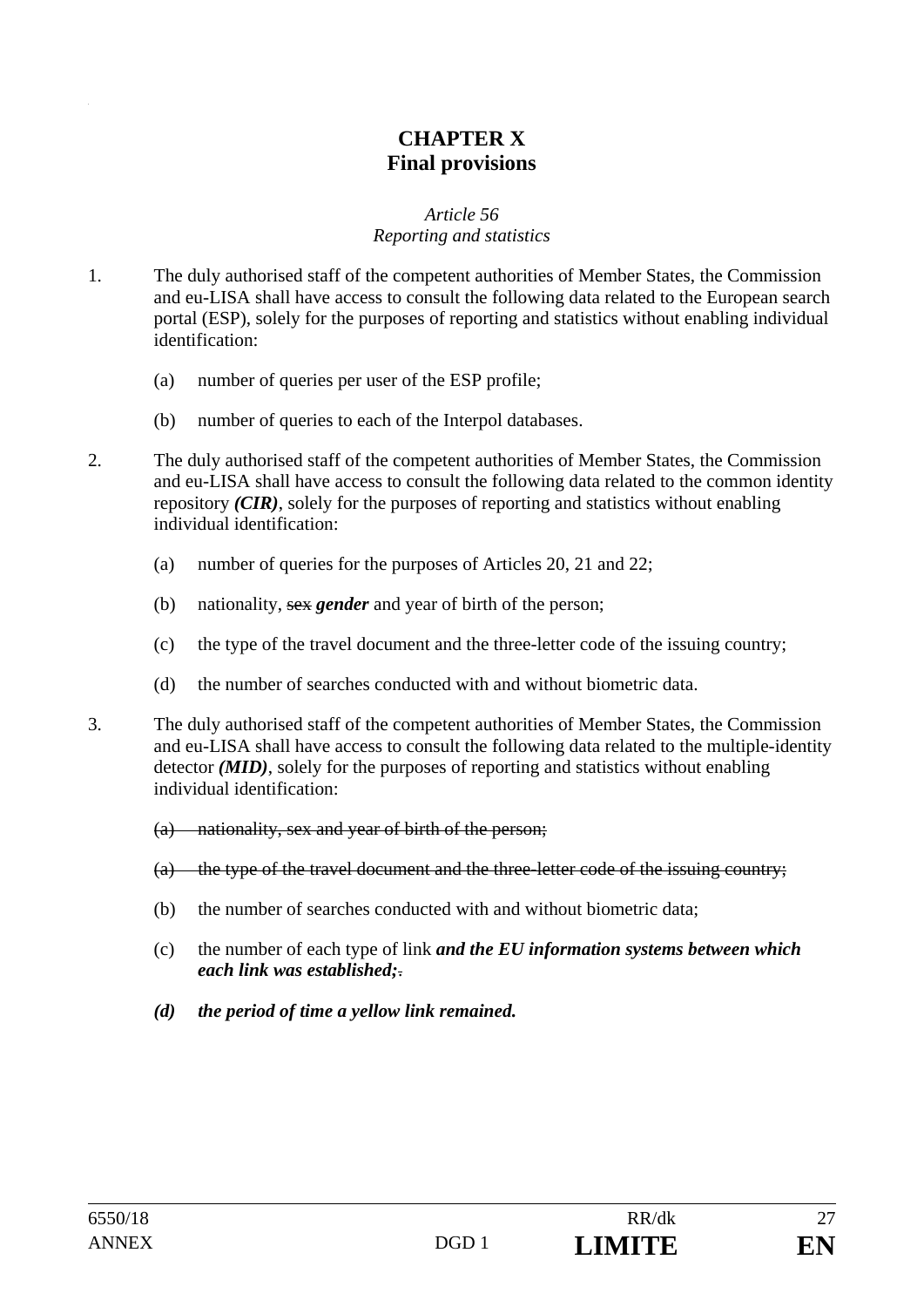- 4. The duly authorised staff of the European Border and Coast Guard Agency established by Regulation (EU) 2016/1624 of the European Parliament and of the Council<sup>6</sup> shall have access to consult the data referred to in paragraphs 1, 2 and 3 for the purpose of carrying out risk analyses and vulnerability assessments as referred to in Articles 11 and 13 of that Regulation.
- 5. For the purpose of paragraph 1 of this Article, eu-LISA shall store the data referred to in paragraph 1 of this Article in the central repository for reporting and statistics referred to in Chapter VII of this Regulation. The data included in the repository shall not enable the identification of individuals, but it shall allow the authorities listed in paragraph 1 of this Article to obtain customisable reports and statistics to enhance the efficiency of border checks, to help authorities processing visa applications and to support evidence-based policymaking on migration and security in the Union.

*Transitional period for the use of the European search portal<sup>7</sup>*

- *1.* For a period of two years from the date the ESP commences operations, the obligations referred to in Article 7(2) and (4) shall not apply and the utilisation of the ESP shall be optional.
- *2. Following a consultation with the Member States, the Commission may adopt a delegated act in accordance with Article 63 to extend the period referred to in paragraph 1 for a maximum of additional two years.*

#### *Article 58*

#### *Transitional period applicable to the provisions on access to the common identity repository for law enforcement purposes of preventing, detecting and investigating terrorist offences or other serious criminal offences*

Article 22, points 13, 14, 15 and 16 of Article 55b and Article 55e shall apply from the date of the start of operations referred to in Article 62(1).

 **6** Regulation (EU) 2016/1624 of the European Parliament and of the Council of 14 September 2016 on the European Border and Coast Guard and amending Regulation (EU) 2016/399 of the European Parliament and of the Council and repealing Regulation (EC) No 863/2007 of the European Parliament and of the Council, Council Regulation (EC) No 2007/2004 and Council Decision 2005/267/EC (OJ L 251, 16.9.2016, p. 1).

**<sup>7</sup> FR**: scrutiny reservation.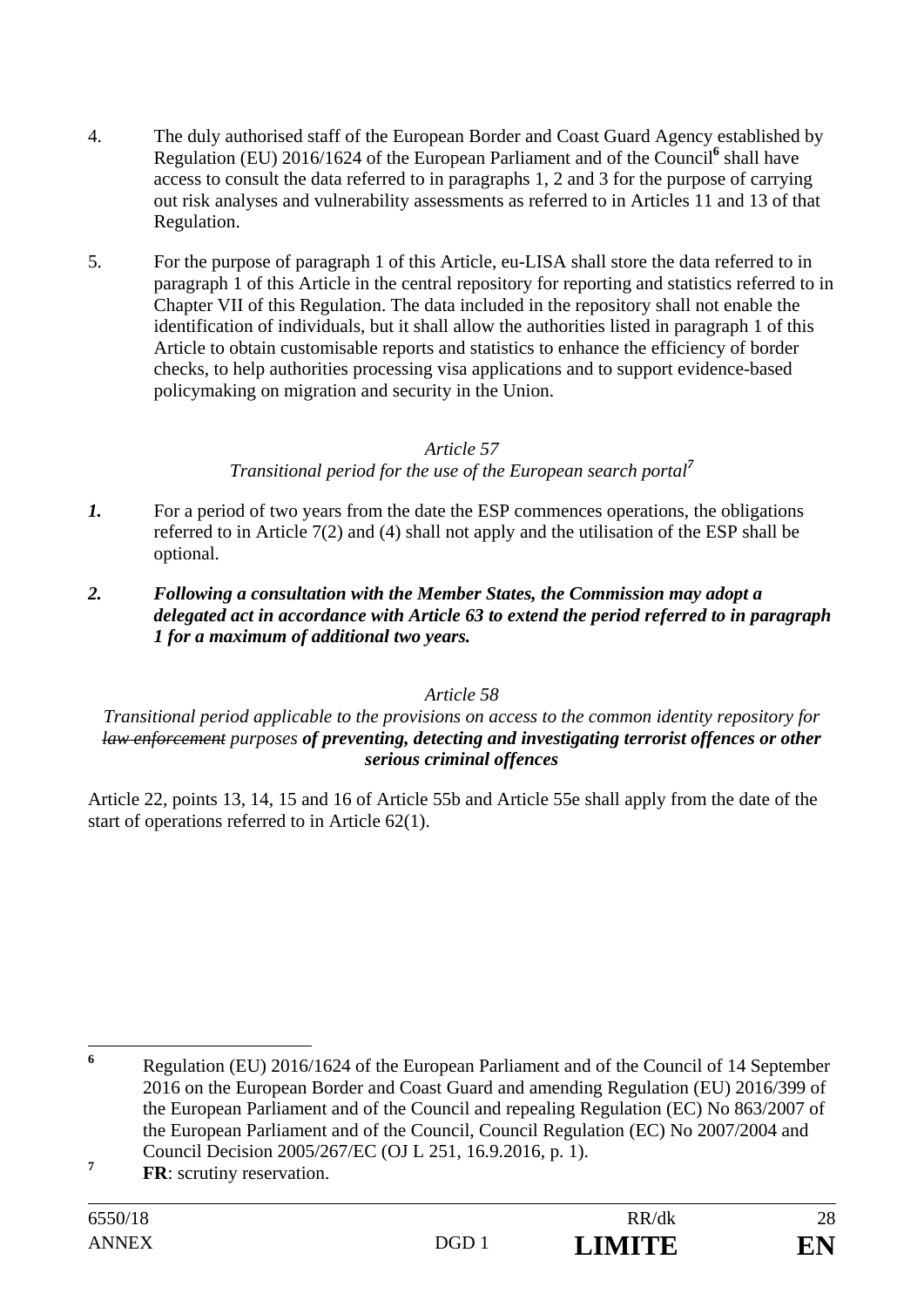#### *Article 59 Transitional period for the multiple-identity detection*

- 1. For a period of one year following the notification by eu-LISA of the completion of the test referred to in Article  $62(1)(b)$  regarding the multiple-identity detector  $(MID)$  and before the start of operations of the MID, the ETIAS Central Unit as referred to in [Article 33(a) of Regulation (EU) 2016/1624] shall be responsible for carrying out a multiple-identity detection between the data stored in the *EES,* VIS, Eurodac and the SIS. The multipleidentity detections shall be carried out using only biometric data in accordance with Article 27(2) of this Regulation.
- 2. Where the query reports one or several hit(s) and the identity data of the linked files is identical or similar, a white link shall be created in accordance with Article 33.

Where the query reports one or several hit(s) and the identity data of the linked files cannot be considered as similar, a yellow link shall be created in accordance with Article 30 and the procedure referred to in Article 29 shall apply.

Where several hits are reported, a link shall be created to each piece of data triggering the hit.

- 3. Where a yellow link is created, the MID shall grant access to the identity data present in the different information systems to the ETIAS Central Unit.
- 4. Where a link is created to an alert in the SIS, other than a refusal of entry alert or an alert on a travel document reported lost, stolen or invalidated in accordance with Article 24 of the Regulation on SIS in the field of border checks and Article 38 of the Regulation on SIS in the field of law enforcement respectively, the MID shall grant access to the identity data present in the different information systems to the SIRENE Bureau of the Member State that created the alert.
- 5. The ETIAS Central Unit or the SIRENE Bureau of the Member State that created the alert shall have access to the data contained in the identity confirmation file and shall assess the different identities and shall update the link in accordance with Articles 31, 32 and 33 and add it to the identity confirmation file.
- 6. eu-LISA *Member States* shall assist where necessary the ETIAS Central Unit in carrying out the multiple-identity detection referred to in this Article.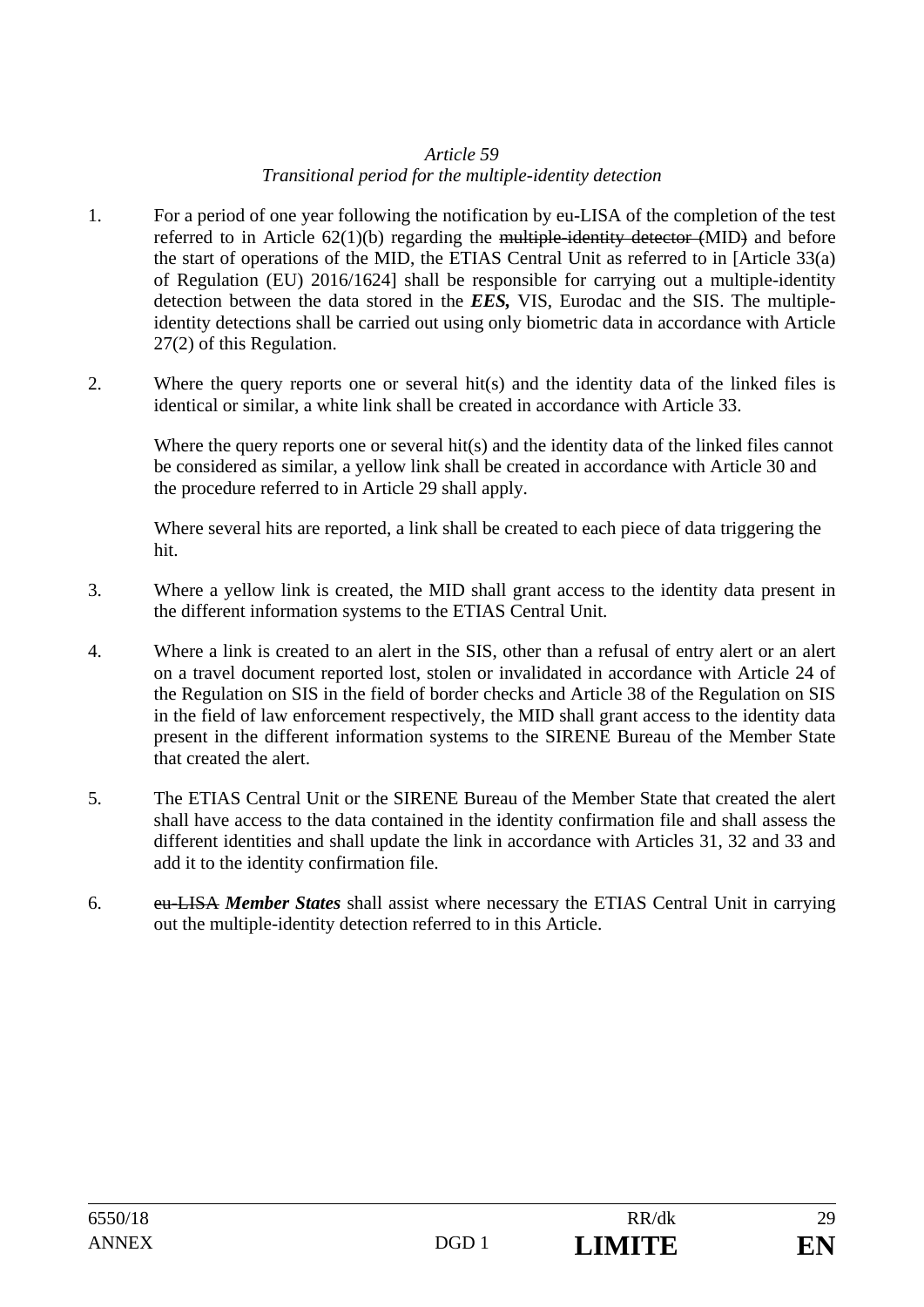#### *Article 60 Costs<sup>8</sup>*

- 1. The costs incurred in connection with the establishment and operation of the ESP, the shared biometric matching service *(BMS)*, the common identity repository *(CIR)* and the MID shall be borne by the general budget of the Union.
- 2. Costs incurred in connection with the integration of the existing national infrastructures and their connection to the national uniform interfaces as well as in connection with hosting the national uniform interfaces shall be borne by the general budget of the Union.

The following costs shall be excluded:

- (a) Member States' project management office (meetings, missions, offices);
- (b) hosting of national IT systems (space, implementation, electricity, cooling);
- (c) operation of national IT systems (operators and support contracts);
- (d) design, development, implementation, operation and maintenance of national communication networks.
- 3. The costs incurred by the designated authorities referred to in Article 4(24) shall be borne, respectively, by each Member State and Europol. The costs for the connection of the designated authorities to the CIR shall be borne by each Member State and Europol, respectively.

#### *Article 61*

#### *Notifications*

1. The Member States shall notify eu-LISA of the authorities referred to in Articles 7, 20, 21 and 26 that may use or have access to the ESP, the CIR and the MID respectively.

A consolidated list of those authorities shall be published in the *Official Journal of the European Union* within a period of three months from the date on which each interoperability component commenced operations in accordance with Article 62. Where there are amendments to the list, eu-LISA shall publish an updated consolidated list once a year.

- 2. eu-LISA shall notify the Commission of the successful completion of the test referred to in Article 62(1)(b).
- 3. The ETIAS Central Unit shall notify the Commission of the successful completion of the transitional measure laid down in Article 59.
- 4. The Commission shall make available to the Member States and the public, by a constantly updated public website, the information notified pursuant to paragraph 1.

 $\bf{8}$ **<sup>8</sup> CH**: scrutiny reservation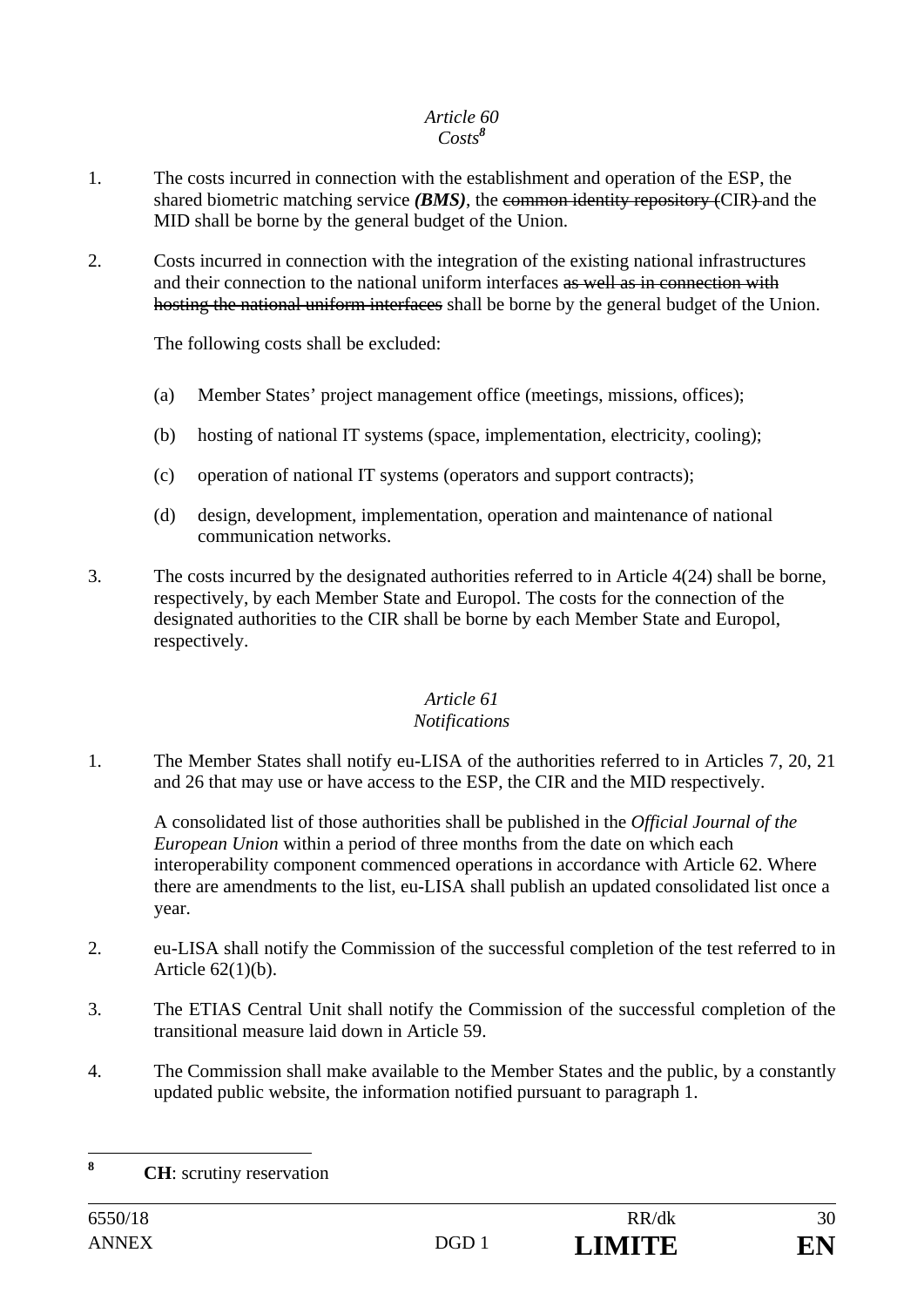#### *Article 62 Start of operations*

- 1. The Commission shall decide the date from which each interoperability component is to start operations, after the following conditions are met:
	- (a) the measures referred to in Articles 8(2), 9(7), 28(5) and (6), 37(4), 38(4), 39(5) and 44(5) have been adopted;
	- (b) eu-LISA has declared the successful completion of a comprehensive test of the relevant interoperability component, which is to be conducted by eu-LISA in cooperation with the Member States;
	- (c) eu-LISA has validated the technical and legal arrangements to collect and transmit the data referred to in Articles 8(1), 13, 19 *18*, 34 and 39 and have *has* notified them to the Commission;
	- (d) the Member States have notified the Commission as referred to in Article  $61(1)$ ;
	- (e) for the multiple-identity detector, the ETIAS Central Unit has notified the Commission as referred to in Article 61(3).
- 2. The Commission shall inform the European Parliament and the Council of the results of the test carried out pursuant to paragraph 1(b).
- 3. The Commission decision referred to in paragraph 1 shall be published in the *Official Journal of the European Union*.
- 4. The Member States and Europol shall start using the interoperability components from the date determined by the Commission in accordance with paragraph 1.

#### *Article 63 Exercise of the delegation<sup>9</sup>*

- 1. The power to adopt delegated acts is conferred on the Commission subject to the conditions laid down in this Article.
- 2. The power to adopt delegated acts referred to in Articles 8(2)*,* and 9(7) *and 57(2)* shall be conferred on the Commission for an indeterminate *a* period of *five years* time from [*the date of entry into force of this Regulation*]. *The Commission shall draw up a report in respect of the delegation of power not later than nine months before the end of the fiveyear period. The delegation of power shall be tacitly extended for periods of an identical duration, unless the European Parliament or the Council opposes such extension not later than three months before the end of each period.*

 $\overline{9}$ **FR, NL:** scrutiny reservation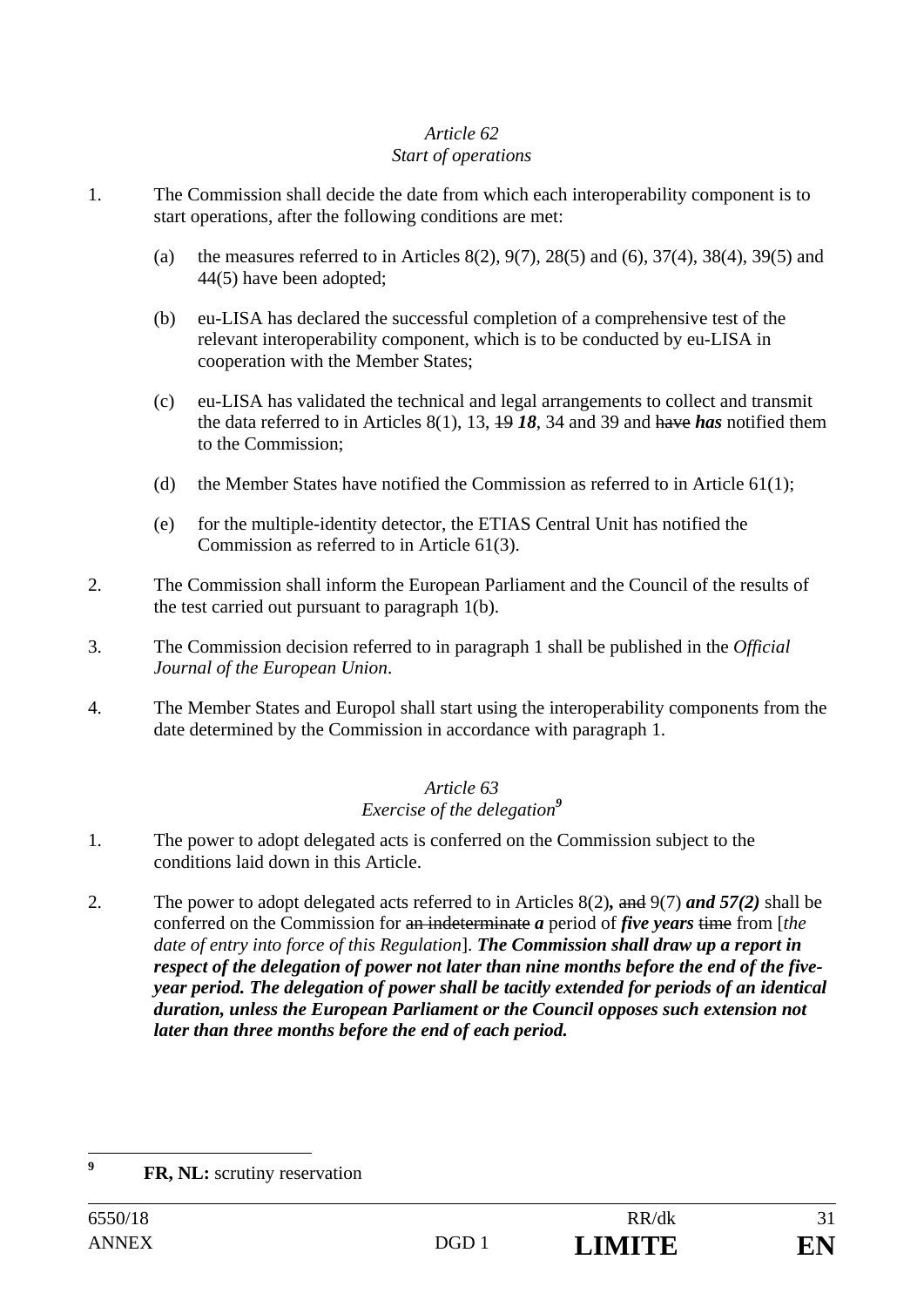- 3. The delegation of power referred to in Articles 8(2)*,* and 9(7) *and 57(2)* may be revoked at any time by the European Parliament or by the Council. A decision to revoke shall put an end to the delegation of the power specified in that decision. It shall take effect the day following the publication of the decision in the *Official Journal of the European Union* or at a later date specified therein. It shall not affect the validity of any delegated acts already in force.
- 4. Before adopting a delegated act, the Commission shall consult experts designated by each Member State in accordance with the principles laid down in the Interinstitutional Agreement on Better Law-Making of 13 April 2016.
- 5. As soon as it adopts a delegated act, the Commission shall notify it simultaneously to the European Parliament and to the Council.
- 6. A delegated act adopted pursuant to Articles 8(2)*,* and 9(7) *and 57(2)* shall enter into force only if no objection has been expressed either by the European Parliament or the Council within a period of [two months] of notification of that act to the European Parliament and the Council or if, before the expiry of that period, the European Parliament and the Council have both informed the Commission that they will not object. That period shall be extended by [two months] at the initiative of the European Parliament or of the Council.

## *Committee procedure*

- 1. The Commission shall be assisted by a committee. That committee shall be a committee within the meaning of Regulation (EU) No 182/2011.
- 2. Where reference is made to this paragraph, Article 5 of Regulation (EU) No 182/2011 shall apply.

#### *Article 65 Advisory group*

An Advisory Group shall be established by eu-LISA in order to provide it with the expertise related to interoperability, in particular in the context of the preparation of its annual work programme and its annual activity report. During the design and development phase of the interoperability instruments, Article 52(4) to (6) shall apply.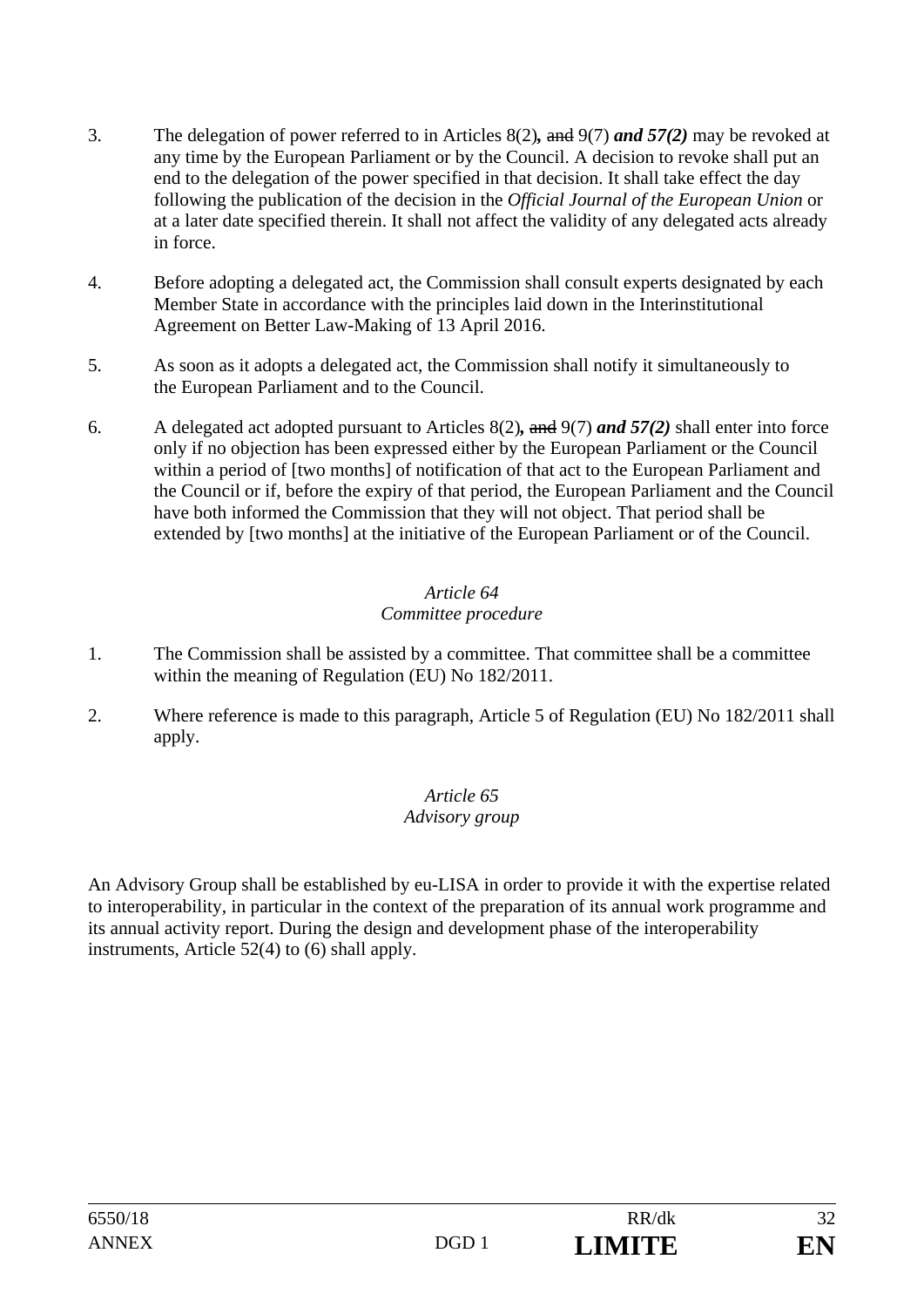#### *Training*

- *1.* eu-LISA shall perform tasks related to the provision of training on the technical use of the interoperability components in accordance with Regulation (EU) No 1077/2011.
- *2. The staff of Member State authorities, [the ETIAS Central Unit] and Europol, authorised to process data from the interoperability components, shall receive appropriate training about data security, data protection rules and the procedures of data processing.*

#### *Article 67 Practical handbook*

The Commission shall, in close cooperation with the Member States, eu-LISA and other relevant agencies, make available a practical handbook for the implementation and management of the interoperability components. The practical handbook shall provide technical and operational guidelines, recommendations and best practices. The Commission shall adopt the practical handbook in the form of a recommendation.

#### *Article 68 Monitoring and evaluation*

- 1. eu-LISA shall ensure that procedures are in place to monitor the development of the interoperability components in light of objectives relating to planning and costs and to monitor the functioning of the interoperability components in light of objectives relating to the technical output, cost-effectiveness, security and quality of service.
- 2. By [*Six months after the entry into force of this Regulation* OPOCE, please replace with the actual date] and every six months thereafter during the development phase of the interoperability components, eu-LISA shall submit a report to the European Parliament and the Council on the state of play of the development of the interoperability components. Once the development is finalised, a report shall be submitted to the European Parliament and the Council explaining in detail how the objectives, in particular relating to planning and costs, were achieved as well as justifying any divergences.
- 3. For the purposes of technical maintenance, eu-LISA shall have access to the necessary information relating to the data processing operations performed in the interoperability components.
- 4. Four years after the start of operations of each interoperability component and every four years thereafter, eu-LISA shall submit to the European Parliament, the Council and the Commission a report on the technical functioning of the interoperability components, including the security thereof.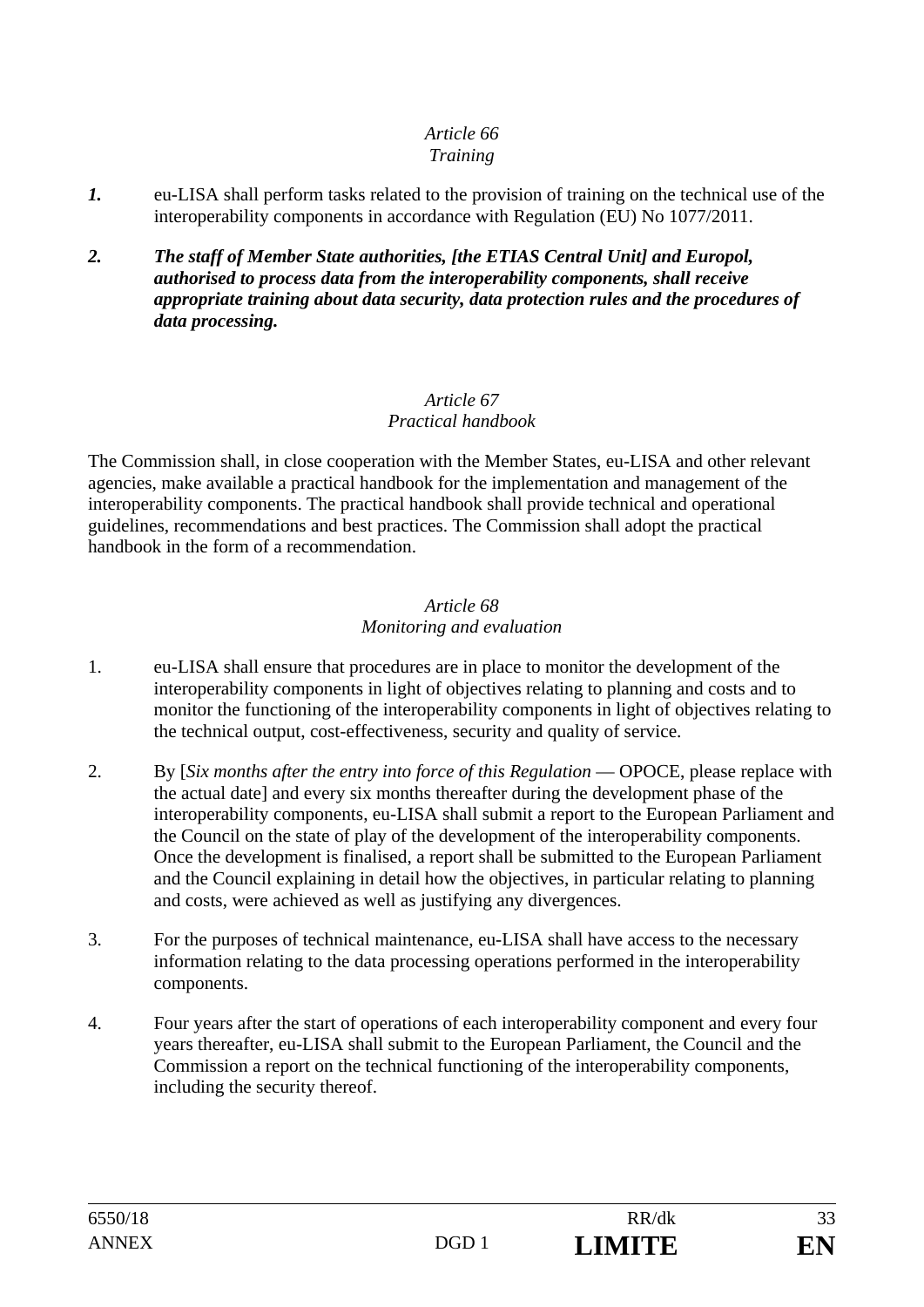- 5. In addition, one year after each report from eu-LISA, the Commission shall produce an overall evaluation of the components, including:
	- (a) an assessment of the application of this Regulation;
	- (b) an examination of the results achieved against objectives and the impact on fundamental rights;
	- (c) an assessment of the continuing validity of the underlying rationale of the interoperability components;
	- (d) an assessment of the security of the interoperability components;
	- (e) an assessment of any implications, including any disproportionate impact on the flow of traffic at border crossing points and those with a budgetary impact on the Union budget.

The evaluations shall include any necessary recommendations. The Commission shall transmit the evaluation report to the European Parliament, to the Council, to the European Data Protection Supervisor and to the European Union Agency for Fundamental Rights established by Council Regulation (EC) No 168/2007.**<sup>10</sup>**

- 6. The Member States and Europol shall provide eu-LISA and the Commission with the information necessary to draft the reports referred to in paragraphs 4 and 5. This information shall not jeopardise working methods or include information that reveals sources, staff members or investigations of the designated authorities.
- 7. eu-LISA shall provide the Commission with the information necessary to produce the evaluations referred to in paragraph 5.
- 8.<sup>11</sup> While respecting the provisions of national law on the publication of sensitive information, each Member State and Europol shall prepare annual reports on the effectiveness of access to data stored in the common identity repository for law enforcement purposes *of preventing, detecting and investigation terrorist offences or other serious criminal offences*, containing information and statistics on:
	- (a) the exact purpose of the consultation including the type of terrorist or serious criminal offence;
	- (b) reasonable grounds given for the substantiated suspicion that the suspect, perpetrator or victim is covered by the [EES Regulation] *Regulation (EU) 2017/2226*, the VIS Regulation *(EC) No 767/2008* or the [ETIAS Regulation];
	- (c) the number of requests for access to the common identity repository for  $\frac{1}{4}$ enforcement purposes *of preventing, detecting and investigation terrorist offences or other serious criminal offences*;

 $10$ **<sup>10</sup>** Council Regulation (EC) No 168/2007 of 15 February 2007 establishing a European Union Agency for Fundamental Rights (OJ L 53, 22.2.2007, p. 1).

**<sup>11</sup> FR:** scrutiny reservation